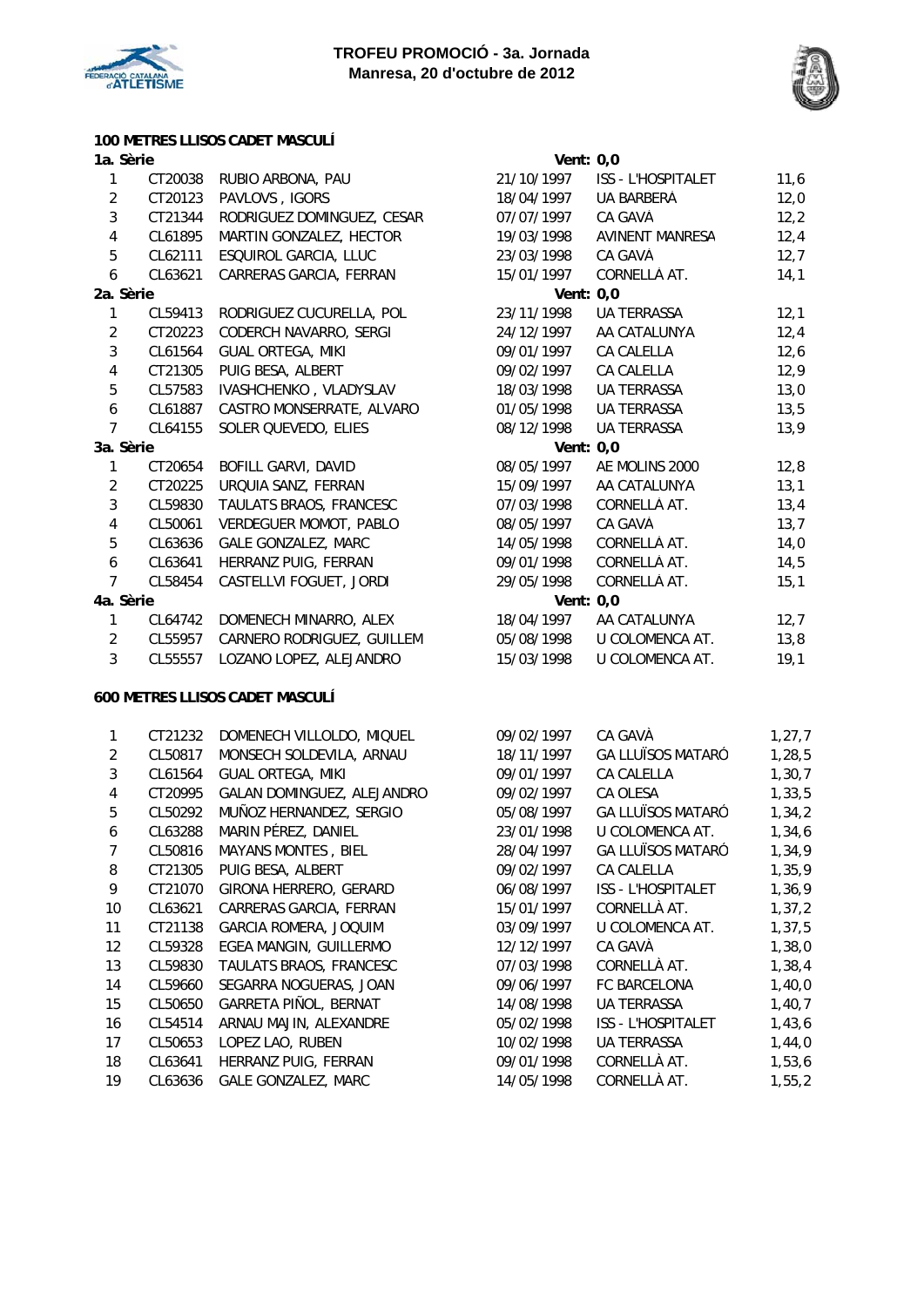



## **100 METRES TANQUES CADFT MASCULÍ**

|                         |         | TOO IVILTINES TANQUES CADET MASCULI |            |                        |       |
|-------------------------|---------|-------------------------------------|------------|------------------------|-------|
| 1a. Sèrie               |         |                                     |            | Vent: $+0,5$           |       |
| $\mathbf{1}$            | CT21344 | RODRIGUEZ DOMINGUEZ, CESAR          | 07/07/1997 | CA GAVÀ                | 14,9  |
| $\overline{2}$          | CT20123 | PAVLOVS, IGORS                      | 18/04/1997 | UA BARBERÀ             | 15,2  |
| $\mathbf{3}$            | CL62111 | ESQUIROL GARCIA, LLUC               | 23/03/1998 | CA GAVÀ                | 15,6  |
| $\pmb{4}$               | CT20225 | URQUIA SANZ, FERRAN                 | 15/09/1997 | AA CATALUNYA           | 16,0  |
| 5                       | CT21305 | PUIG BESA, ALBERT                   | 09/02/1997 | CA CALELLA             | 16,2  |
| $\boldsymbol{6}$        | CL50061 | <b>VERDEGUER MOMOT, PABLO</b>       | 08/05/1997 | CA GAVÀ                | 16, 6 |
| $\overline{7}$          | CL57583 | IVASHCHENKO, VLADYSLAV              | 18/03/1998 | <b>UA TERRASSA</b>     | 20,9  |
| 2a. Sèrie               |         |                                     |            | Vent: $+0,9$           |       |
| $\mathbf{1}$            | CT20654 | BOFILL GARVI, DAVID                 | 08/05/1997 | AE MOLINS 2000         | 16,9  |
| $\sqrt{2}$              | CL58657 | AMBROS CASAS, MARTI                 | 01/02/1998 | <b>AVINENT MANRESA</b> | 17,0  |
| $\mathfrak{Z}$          | CL63636 | <b>GALE GONZALEZ, MARC</b>          | 14/05/1998 | CORNELLÀ AT.           | 18,0  |
| $\overline{\mathbf{4}}$ | CL63621 | CARRERAS GARCIA, FERRAN             | 15/01/1997 | CORNELLÀ AT.           | 19,0  |
| 5                       | CL58454 | CASTELLVI FOGUET, JORDI             | 29/05/1998 | CORNELLÀ AT.           | 19,8  |
| $\boldsymbol{6}$        | CL64155 | SOLER QUEVEDO, ELIES                | 08/12/1998 | <b>UA TERRASSA</b>     | 20,6  |
|                         |         | LLANÇAMENT DE PES CADET MASCULÍ     |            |                        |       |
| $\mathbf{1}$            | CT21248 | CABEZON ORTAS, SERGI                | 03/04/1997 | <b>AVINENT MANRESA</b> | 13,93 |
| $\overline{2}$          | CT20439 | BERTRAN MARTI, FRANCESC ADRIA       | 10/01/1997 | CA IGUALADA            | 13,50 |
| $\mathfrak{Z}$          | CL57834 | <b>FARRES CASERAS, MARTI</b>        | 05/09/1997 | CA IGUALADA            | 11,34 |
| $\pmb{4}$               | CL50061 | VERDEGUER MOMOT, PABLO              | 08/05/1997 | CA GAVÀ                | 11,25 |
| 5                       | CT20654 | <b>BOFILL GARVI, DAVID</b>          | 08/05/1997 | AE MOLINS 2000         | 10,53 |
| $\boldsymbol{6}$        | CT20123 | PAVLOVS, IGORS                      | 18/04/1997 | UA BARBERÀ             | 10,24 |
| $\overline{7}$          | CL52176 | MARIN ALONSO, ALEIX                 | 19/12/1997 | CA IGUALADA            | 9,89  |
| 8                       | CT21344 | RODRIGUEZ DOMINGUEZ, CESAR          | 07/07/1997 | CA GAVÀ                | 9,86  |
| 9                       | CL62111 | ESQUIROL GARCIA, LLUC               | 23/03/1998 | CA GAVÀ                | 9,09  |
| 10                      | CL57592 | SEGARRA SAEZ, DIDAC                 | 23/05/1998 | UA TERRASSA            | 9,03  |
| 11                      | CL54514 | ARNAU MAJIN, ALEXANDRE              | 05/02/1998 | ISS - L'HOSPITALET     | 8,20  |
| 12                      | CL52307 | RUIZ OLMO, YERAY                    | 06/05/1998 | U COLOMENCA AT.        | 7,86  |
| 13                      | CL53852 | PINTO SERRA, CARLES                 | 07/02/1998 | <b>AVINENT MANRESA</b> | 7,82  |

14 CL55557 LOZANO LOPEZ, ALEJANDRO 15/03/1998 U COLOMENCA AT. 5,37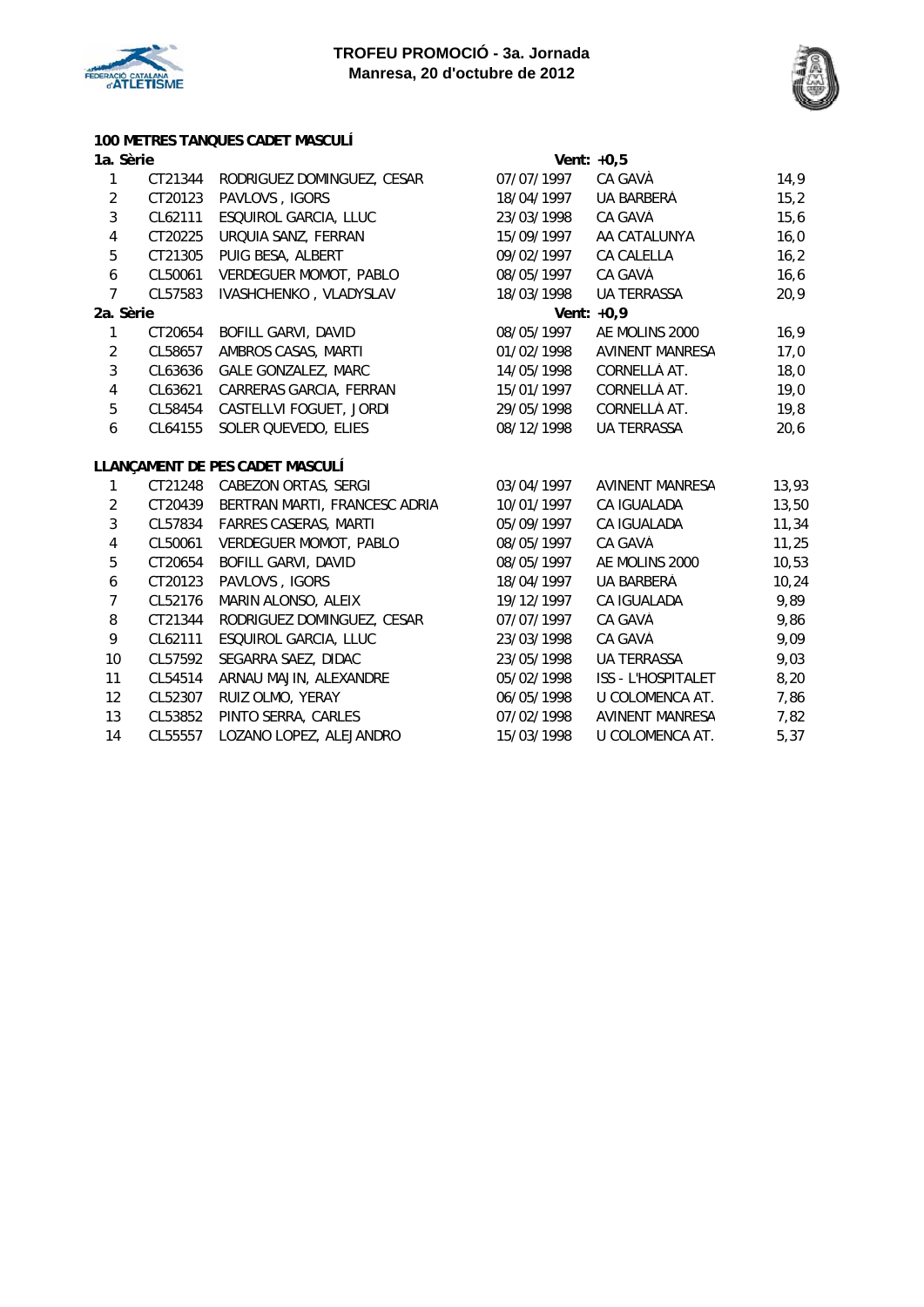



## **100 METRES LLISOS CADET FEMENÍ**

| 1a. Sèrie        |         |                              |            | Vent: $0,0$              |      |
|------------------|---------|------------------------------|------------|--------------------------|------|
| 1                | CT20701 | SISQUELLA ANDRES, CLARA      | 28/03/1998 | ISS - L'HOSPITALET       | 13,0 |
| $\overline{2}$   | CT20140 | QUEVEDO SUBIRATS, JULIA      | 31/08/1997 | <b>AVINENT MANRESA</b>   | 13,3 |
| 3                | CL52274 | <b>GARCIA RUIZ, NURIA</b>    | 10/04/1997 | UA BARBERÀ               | 13,5 |
| $\overline{4}$   | CL50418 | CRESPO LINARES, PAULA        | 26/08/1998 | CORNELLÀ AT.             | 13,8 |
| $\mathbf 5$      | CL61885 | GIRONES CASTELLA, MARTA      | 16/04/1998 | <b>UA TERRASSA</b>       | 14,2 |
| $\boldsymbol{6}$ | CT20449 | BLAL LAHLIMI, OUMAIMA        | 14/10/1997 | <b>GA LLUÏSOS MATARÓ</b> | 14,5 |
| $\overline{7}$   | CL56558 | PAVLOVA, VITALIA             | 19/12/1998 | UA BARBERÀ               | 15,0 |
| 2a. Sèrie        |         |                              |            | Vent: $0,0$              |      |
| 1                | CT21322 | TOVAR ARJONA, MARINA         | 03/11/1997 | CORNELLÀ AT.             | 13,2 |
| $\overline{2}$   | CT21133 | DORDA SANS, SARA             | 12/09/1997 | <b>GA LLUÏSOS MATARÓ</b> | 13,4 |
| $\overline{3}$   | CT20724 | SEPULVEDA GUTIERREZ, CORA    | 24/03/1998 | CA VIC                   | 13,8 |
| $\pmb{4}$        | CL59423 | URPINELL AYNES, ANNIA        | 05/11/1998 | <b>UA TERRASSA</b>       | 14,5 |
| $\mathbf 5$      | CT21139 | SANTIAGO MERINO, ELENA       | 17/05/1998 | ISS - L'HOSPITALET       | 14,7 |
| $\boldsymbol{6}$ | CT20699 | GARCIA HOMBRAVELLA, CRISTINA | 05/09/1998 | ISS - L'HOSPITALET       | 15,4 |
| $\overline{7}$   | CT21061 | CUROPOS COSTA, TAMARA        | 21/05/1998 | <b>AVINENT MANRESA</b>   | 15,7 |
| 3a. Sèrie        |         |                              |            | Vent: $+0,9$             |      |
| 1                | CL63617 | CAAMAÑO MARTINEZ, JUDIT      | 21/05/1998 | CORNELLÀ AT.             | 13,9 |
| $\overline{2}$   | CL62548 | SOBRINO GIMENO, SARA         | 15/06/1997 | CA VILADECANS            | 14,2 |
| 3                | CL52788 | FERNANDEZ FORNET, SONIA      | 08/04/1998 | CA GAVÀ                  | 14,6 |
| $\overline{4}$   | CL55877 | SABALY, COUMBA               | 03/03/1998 | <b>CA CALELLA</b>        | 15,0 |
| $\mathbf 5$      | CL50416 | ARROYO SIERRA, LYDIA         | 01/08/1998 | CORNELLÀ AT.             | 15,3 |
| $\boldsymbol{6}$ | CL50415 | ARRIBAS MANCHEÑO, ANA        | 15/12/1998 | CORNELLÀ AT.             | 15,5 |
| $\overline{7}$   | CL63287 | PERONA VILELLA, AIDA         | 15/08/1998 | U COLOMENCA AT.          | 15,7 |
| 4a. Sèrie        |         |                              |            | Vent: $0,0$              |      |
| 1                | CT21059 | PEIG MUNTE, INGRID           | 15/03/1998 | <b>AVINENT MANRESA</b>   | 14,4 |
| $\overline{2}$   | CL64756 | PLANAS MELGAR, PAULA         | 26/08/1998 | AVINENT MANRESA          | 14,9 |
| 3                | CT21360 | CASALS VILAMU, CLAUDIA       | 15/07/1997 | <b>AVINENT MANRESA</b>   | 15,6 |
| $\overline{4}$   | CL59774 | PUJOLAR DIAZ, ELISABET       | 08/10/1998 | <b>AVINENT MANRESA</b>   | 15,8 |
| 5                | CL50423 | PEÑA SANCHEZ, IRINA          | 20/04/1998 | CORNELLÀ AT.             | 16,4 |
|                  |         |                              |            |                          |      |

## **600 METRES LLISOS CADET FEMENÍ**

|               | CT21133 | DORDA SANS, SARA           | 12/09/1997 | <b>GA LLUÏSOS MATARÓ</b> | 1,44,3 |
|---------------|---------|----------------------------|------------|--------------------------|--------|
| $\mathcal{P}$ | CT20449 | BLAL LAHLIMI, OUMAIMA      | 14/10/1997 | <b>GA LLUÏSOS MATARÓ</b> | 1,46,3 |
| 3             | CT21060 | VIA COMAS, MIREIA          | 22/06/1998 | <b>AVINENT MANRESA</b>   | 1,46,8 |
| 4             | CL50639 | UTRERA CRESPO, SONIA       | 18/11/1998 | <b>UA TERRASSA</b>       | 1,49,2 |
| 5             | CL63617 | CAAMAÑO MARTINEZ, JUDIT    | 21/05/1998 | CORNELLÀ AT.             | 1,49,8 |
| 6             | CL50418 | CRESPO LINARES, PAULA      | 26/08/1998 | CORNELLÀ AT.             | 1,53,7 |
| 7             | CT21061 | CUROPOS COSTA, TAMARA      | 21/05/1998 | AVINENT MANRESA          | 1,56,5 |
| 8             | CL59789 | PEREZ PAGES, SANDRA        | 09/12/1998 | U COLOMENCA AT.          | 1,57,8 |
| 9             | CL58170 | LOPEZ LOPEZ, ANA           | 08/02/1998 | CORNELLÀ AT.             | 1,59,2 |
| 10            | CL50618 | <b>FUENTES SOLER, ANNA</b> | 26/12/1997 | <b>UA TERRASSA</b>       | 2,00,4 |
| 11            | CT20420 | SANS NARBONA, ELNA         | 31/07/1997 | AVINENT MANRESA          | 2,02,9 |
| 12            | CL61897 | BATANES PLADELLORENS, ELIA | 24/10/1998 | <b>AVINENT MANRESA</b>   | 2,05,9 |
| 13            | CL62266 | TORTRES DE LA CRUZ, MARIA  | 29/04/1997 | CA SANT JUST             | 2,06,6 |
| 14            | CL50415 | ARRIBAS MANCHEÑO, ANA      | 15/12/1998 | CORNELLÀ AT.             | 2,09,0 |
| 15            | CL50416 | ARROYO SIERRA, LYDIA       | 01/08/1998 | CORNELLÀ AT.             | 2,14,2 |

| Vent: 0.0              |                               |      |
|------------------------|-------------------------------|------|
| 28/03/1998             | <b>ISS - L'HOSPITALET</b>     | 13,0 |
| 31/08/1997             | <b>AVINENT MANRESA</b>        | 13,3 |
| 10/04/1997             | UA BARBERÀ                    | 13,5 |
| 26/08/1998             | CORNELLÀ AT.                  | 13,8 |
| 16/04/1998             | <b>UA TERRASSA</b>            | 14,2 |
| 14/10/1997             | <b>GA LLUÏSOS MATARÓ</b>      | 14,5 |
| 19/12/1998             | UA BARBERÀ                    | 15,0 |
| Vent: 0.0              |                               |      |
| 03/11/1997             | CORNELLÀ AT.                  | 13,2 |
| 12/09/1997             | <b>GA LLUÏSOS MATARÓ</b>      | 13,4 |
| 24/03/1998             | CA VIC                        | 13,8 |
| 05/11/1998 UA TERRASSA |                               | 14,5 |
|                        | 17/05/1998 ISS - L'HOSPITALET | 14,7 |
| 05/09/1998             | <b>ISS - L'HOSPITALET</b>     | 15,4 |
| 21/05/1998             | <b>AVINENT MANRESA</b>        | 15,7 |
| Vent: $+0.9$           |                               |      |
| 21/05/1998             | CORNELLÀ AT.                  | 13,9 |
| 15/06/1997             | <b>CA VILADECANS</b>          | 14,2 |
| 08/04/1998             | CA GAVÀ                       | 14,6 |
| 03/03/1998             | <b>CA CALELLA</b>             | 15,0 |
| 01/08/1998             | CORNELLÀ AT.                  | 15,3 |
| 15/12/1998             | CORNELLÀ AT.                  | 15,5 |
| 15/08/1998             | U COLOMENCA AT.               | 15,7 |
| Vent:                  | 0, 0                          |      |
| 15/03/1998             | AVINENT MANRESA               | 14,4 |
| 26/08/1998             | <b>AVINENT MANRESA</b>        | 14,9 |
| 15/07/1997             | <b>AVINENT MANRESA</b>        | 15,6 |
| 08/10/1998             | <b>AVINENT MANRESA</b>        | 15,8 |
| 20/04/1998             | CORNELLÀ AT.                  | 16,4 |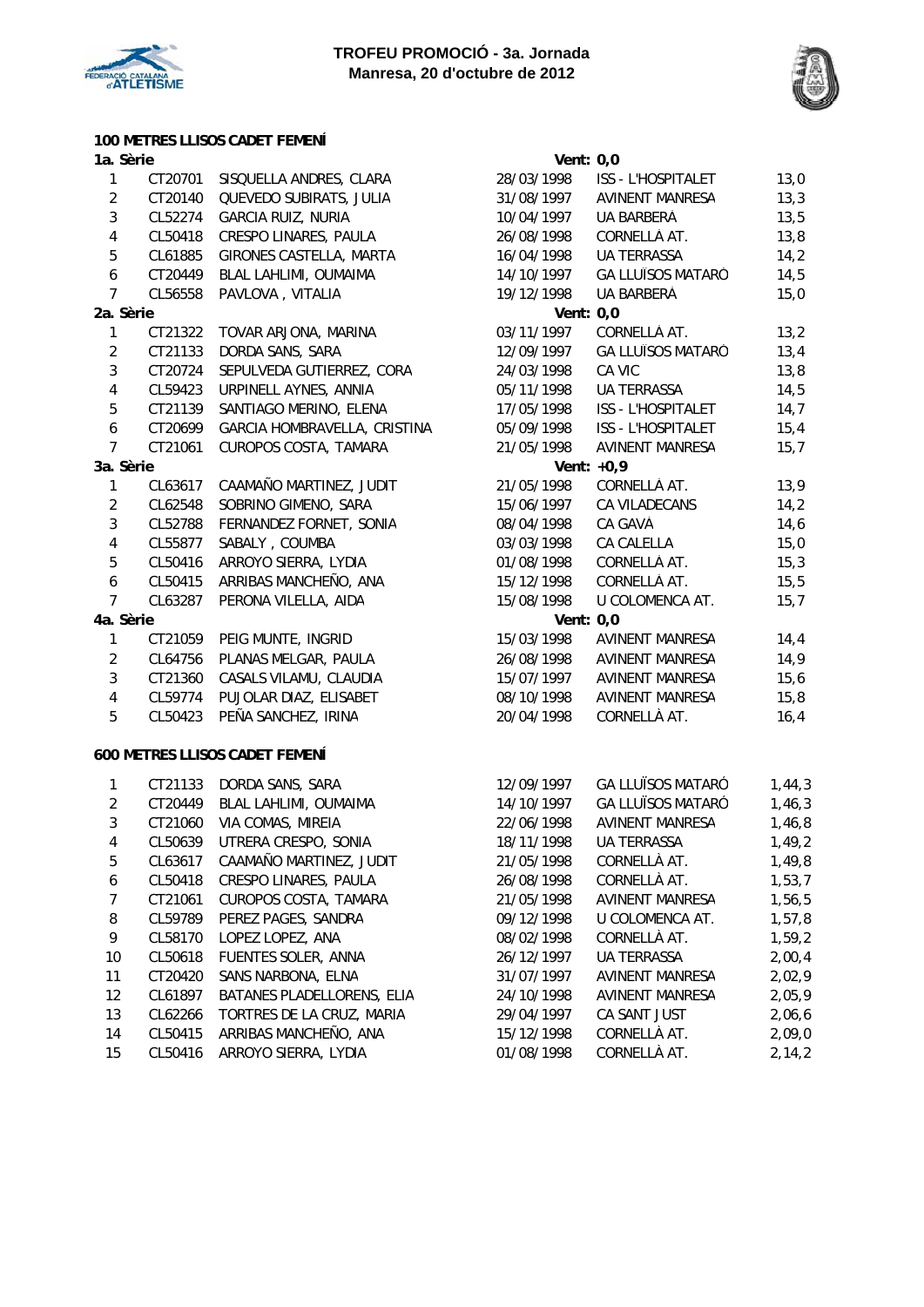



05/04/1997 AVINENT MANRESA 15,7 12/09/1997 GA LLUÏSOS MATARÓ 16,7<br>24/03/1998 CA VIC 16,7

10/04/1997 UA BARBERÀ 18,4 31/07/1997 AVINENT MANRESA 19,0 26/08/1998 CORNELLÀ AT. 19,5 19/12/1998 UA BARBERÀ 20,3

24/03/1998 CA VIC

## **100 METRES TANQUES CADET FEMENÍ**

## **1a. Sèrie Vent: 0,0**

|               |         | CT19974 DEL HOYO PEREZ, EMILIA |
|---------------|---------|--------------------------------|
| $\mathcal{P}$ | CT21133 | DORDA SANS, SARA               |
| 3             | CT20724 | SEPULVEDA GUTIERREZ, CORA      |
| 4             | CL52274 | <b>GARCIA RUIZ, NURIA</b>      |
| 5             | CT20420 | SANS NARBONA, ELNA             |
| 6             | CL50418 | <b>CRESPO LINARES, PAULA</b>   |
|               | CL56558 | PAVLOVA, VITALIA               |

| 2a. Sèrie |         |                                    |            | Vent: $+1.0$              |      |
|-----------|---------|------------------------------------|------------|---------------------------|------|
| 1         |         | CL21362 SANTACREU PUIGGROS, ANNA   | 18/10/1998 | <b>AVINENT MANRESA</b>    | 17,9 |
| 2         |         | CL59423 URPINELL AYNES, ANNIA      | 05/11/1998 | <b>UA TERRASSA</b>        | 18,3 |
| 3         |         | CT21059 PEIG MUNTE, INGRID         | 15/03/1998 | <b>AVINENT MANRESA</b>    | 18,6 |
| 4         | CL58170 | LOPEZ LOPEZ, ANA                   | 08/02/1998 | CORNELLÀ AT.              | 18,8 |
| 5         |         | CT20140 QUEVEDO SUBIRATS, JULIA    | 31/08/1997 | <b>AVINENT MANRESA</b>    | 19.4 |
| 6         |         | CL61897 BATANES PLADELLORENS, ELIA | 24/10/1998 | <b>AVINENT MANRESA</b>    | 20.9 |
|           | CL50416 | ARROYO SIERRA, LYDIA               | 01/08/1998 | CORNELLÀ AT.              | 21,1 |
| 8         |         | CT21139 SANTIAGO MERINO, ELENA     | 17/05/1998 | <b>ISS - L'HOSPITALET</b> | 22.6 |

## **LLANÇAMENT DE PES CADET FEMENÍ**

| 1.                | CT20440 | FERNANDEZ RODRIGUEZ, CRISTINA | 23/04/1997 | <b>CA IGUALADA</b>        | 9,93 |
|-------------------|---------|-------------------------------|------------|---------------------------|------|
| 2                 | CT20972 | <b>VEGA VIDAL, LAIA</b>       | 28/11/1998 | AA CATALUNYA              | 9,32 |
| 3                 | CT19974 | DEL HOYO PEREZ, EMILIA        | 05/04/1997 | <b>AVINENT MANRESA</b>    | 8,95 |
| 4                 | CT21357 | COBO ORCOYEM, CRISTINA        | 31/08/1998 | CORNELLÀ AT.              | 8,78 |
| 5                 | CL50423 | PEÑA SANCHEZ, IRINA           | 20/04/1998 | CORNELLÀ AT.              | 8,61 |
| 6                 | CL55877 | SABALY, COUMBA                | 03/03/1998 | <b>CA CALELLA</b>         | 8,58 |
| 7                 | CL56658 | BLAL LAHLIMI, OUSSAMA         | 06/04/2000 | <b>GA LLUÏSOS MATARÓ</b>  | 8,45 |
| 8                 | CT20724 | SEPULVEDA GUTIERREZ, CORA     | 24/03/1998 | CA VIC                    | 8,06 |
| 9                 | CL52274 | <b>GARCIA RUIZ, NURIA</b>     | 10/04/1997 | UA BARBERÀ                | 7,91 |
| 10                | CT20703 | RODRIGUEZ FAUROUX, ROSER      | 24/04/1998 | <b>ISS - L'HOSPITALET</b> | 7,76 |
| 11                | CT21313 | SERRA CHECA, MERCE            | 19/12/1998 | CA GAVÀ                   | 7,45 |
| $12 \overline{ }$ | CL50415 | ARRIBAS MANCHEÑO, ANA         | 15/12/1998 | CORNELLÀ AT.              | 6,92 |
| 13                | CL50416 | ARROYO SIERRA, LYDIA          | 01/08/1998 | CORNELLÀ AT.              | 6,90 |
| 14                | CT21360 | CASALS VILAMU, CLAUDIA        | 15/07/1997 | <b>AVINENT MANRESA</b>    | 6,14 |
| 15                | CL52788 | FERNANDEZ FORNET, SONIA       | 08/04/1998 | CA GAVÀ                   | 5,78 |
| 16                | CL63287 | PERONA VILELLA, AIDA          | 15/08/1998 | U COLOMENCA AT.           | 4,58 |
|                   |         |                               |            |                           |      |

#### **LLANÇAMENT DE MARTELL CADET FEMENÍ**

|                | CT19977 | RIERA SALTO, MERCE            | 06/10/1997 | AVINENT MANRESA          | 40,77       |
|----------------|---------|-------------------------------|------------|--------------------------|-------------|
| $\mathfrak{D}$ | CT21357 | COBO ORCOYEM, CRISTINA        | 31/08/1998 | CORNELLÀ AT.             | 37,80       |
| 3              | CT20722 | AYATS FONT, MARTA             | 04/04/1997 | CA VIC                   | 36, 10      |
| 4              | CT20440 | FERNANDEZ RODRIGUEZ, CRISTINA | 23/04/1997 | CA IGUALADA              | 30,41       |
| 5              | CL52788 | FERNANDEZ FORNET, SONIA       | 08/04/1998 | CA GAVÀ                  | 26,19       |
| 6              | CL55877 | SABALY, COUMBA                | 03/03/1998 | CA CALELLA               | 26,00       |
| 7              | CT21313 | SERRA CHECA, MERCE            | 19/12/1998 | CA GAVÀ                  | 23,45       |
| 8              | CL50415 | ARRIBAS MANCHEÑO, ANA         | 15/12/1998 | CORNELLÀ AT.             | 22,40       |
| 9              | CL50423 | PEÑA SANCHEZ, IRINA           | 20/04/1998 | CORNELLÀ AT.             | 16,50       |
| 10             | CT20449 | BLAL LAHLIMI, OUMAIMA         | 14/10/1997 | <b>GA LLUÏSOS MATARÓ</b> | 10,65       |
| 11             | CL59789 | PEREZ PAGES, SANDRA           | 09/12/1998 | U COLOMENCA AT.          | 10,03       |
|                | CL63287 | PERONA VILELLA, AIDA          | 15/08/1998 | U COLOMENCA AT.          | <b>NULS</b> |
|                |         |                               |            |                          |             |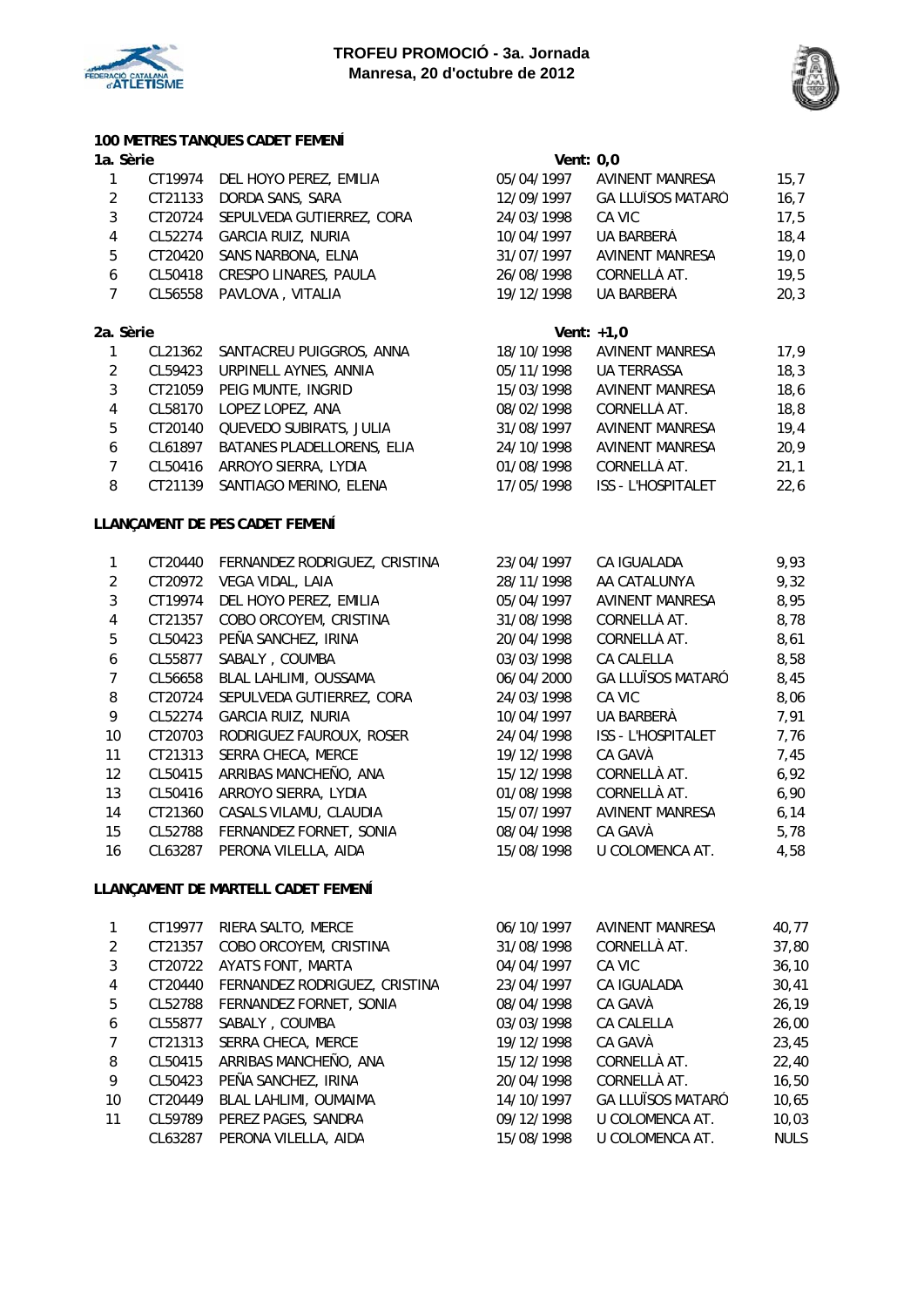



**80 METRES LLISOS INFANTIL MASCULÍ**

| 1a. Sèrie        |         |                                |            |                          |      |
|------------------|---------|--------------------------------|------------|--------------------------|------|
| 1                | CL54823 | FERNANDEZ ALVAREZ, KEVIN       | 09/08/1999 | CORNELLÀ AT.             | 10,4 |
| $\overline{2}$   | CL54534 | <b>GRAU SUBIRATS, MARTI</b>    | 21/12/1999 | <b>GA LLUÏSOS MATARÓ</b> | 10,7 |
| $\mathbf{3}$     | CL53251 | LOPEZ VILLENA, IVAN            | 21/08/2000 | CORNELLÀ AT.             | 10,9 |
| $\sqrt{4}$       | CL61841 | MARIN PEREZ, JULEN             | 26/07/1999 | U COLOMENCA AT.          | 11,1 |
| $\sqrt{5}$       | CL59831 | GUERRA ALEJANDRE, JAIME        | 30/10/1999 | CORNELLÀ AT.             | 11,3 |
| $\boldsymbol{6}$ | CL56658 | BLAL LAHLIMI, OUSSAMA          | 06/04/2000 | GA LLUÏSOS MATARÓ        | 11,5 |
| $\overline{7}$   | CL59657 | LOPEZ TORRECILLAS, IVAN        | 26/08/1999 | CA GAVÀ                  | 11,8 |
| 2a. Sèrie        |         |                                |            |                          |      |
| 1                | CL53259 | VALVERDE VALENCIA, ALEX        | 27/04/2000 | CORNELLÀ AT.             | 11,6 |
| $\overline{2}$   | CL53160 | FERRER PUGES, EDUARD           | 04/01/1999 | CA GAVÀ                  | 11,9 |
| $\mathbf{3}$     | CL52748 | REY RUIZ, PAU                  | 09/07/2000 | <b>GA LLUÏSOS MATARÓ</b> | 12,2 |
| $\overline{4}$   | CL61062 | ADJAR NAJJAOUI, ISMAEL         | 03/05/2000 | <b>GA LLUÏSOS MATARÓ</b> | 12,4 |
| 5                | CL57156 | BALLESTER SORIANO, ALEIX       | 01/12/1999 | CORNELLÀ AT.             | 12,6 |
| $\boldsymbol{6}$ | CL62759 | ZOUHIAR, MOHAMED               | 08/01/1999 | U COLOMENCA AT.          | 12,9 |
| $\overline{7}$   | CL57158 | VERA MASSANA, RUBEN            | 27/08/1999 | CORNELLÀ AT.             | 13,2 |
| 3a. Sèrie        |         |                                |            |                          |      |
| 1                | CL52895 | AZNAR BALLDES, ALEIX           | 06/01/2000 | CA LAIETANIA             | 11,2 |
| $\overline{2}$   | CL55592 | MESAS HERRANZ, GERARD          | 22/02/2000 | AVINENT MANRESA          | 11,7 |
| $\overline{3}$   | CL55737 | SAYAGO CEREZO, JULEN           | 09/09/1999 | CORNELLÀ AT.             | 11,9 |
| $\overline{4}$   | CL53202 | SAÑE CODONY, ALBERT            | 23/03/2000 | CA VIC                   | 12,1 |
| 5                | CL62173 | LOPEZ MAZORRIAGA, ARNAU        | 27/12/1999 | <b>AVINENT MANRESA</b>   | 12,6 |
| 6                | CL64754 | PARALBA MONTAÑO, PABLO ENRIQUE | 20/04/2000 | <b>AVINENT MANRESA</b>   | 13,8 |
| 4a. Sèrie        |         |                                |            |                          |      |
| 1                | CL55914 | VILA VILASECA, POL             | 09/05/1999 | AVINENT MANRESA          | 10,3 |
| $\overline{2}$   | CL63620 | CANET VIDAL, BERNAT            | 25/02/2000 | CORNELLÀ AT.             | 10,9 |
| $\mathbf{3}$     | CL61678 | SAGRERA ESTRADA, FERRAN        | 31/07/1999 | CA VIC                   | 11,2 |
| $\overline{4}$   | CL53204 | BENITO GUASCH, ABEL            | 19/04/1999 | CA VIC                   | 11,4 |
| 5                | CL62189 | SAINZ DE BLAS, JAN ERBOL       | 03/07/2000 | AVINENT MANRESA          | 12,5 |
| $\boldsymbol{6}$ | CL62195 | VENTURA ALSINA, ALBERT         | 01/04/2000 | AVINENT MANRESA          | 12,9 |
| 5a. Sèrie        |         |                                |            |                          |      |
| $\mathbf{1}$     | CL62264 | SERRES MARTINEZ, KEVIN         | 10/04/1999 | CA SANT JUST             | 10,2 |
| $\overline{2}$   | CL64734 | GILIBETS VIÑALS, ARNAU         | 24/08/1999 | <b>AVINENT MANRESA</b>   | 10,8 |
| $\overline{3}$   | CL64740 | SANJUST MARTINEZ, MARC         | 18/12/1999 | AVINENT MANRESA          | 11,9 |
| $\overline{4}$   | CL62166 | DIAZ MAS, JOFRE                | 13/03/1999 | AVINENT MANRESA          | 12,2 |
| 6a. Sèrie        |         |                                |            |                          |      |
| 1                | CL57595 | TORO ORTIZ, DANIEL             | 09/11/1999 | <b>UA TERRASSA</b>       | 10,3 |
| $\overline{2}$   | CL61894 | OBRADORS CARO, ALBERT          | 16/11/2000 | <b>AVINENT MANRESA</b>   | 12,1 |
| $\mathfrak{Z}$   | CL59777 | TRESERRAS MARTINEZ, DAVID      | 12/05/2000 | <b>AVINENT MANRESA</b>   | 12,4 |
| $\overline{4}$   | CL60231 | LOPEZ GINESTA, BIEL            | 30/09/1999 | CA CALELLA               | 21,6 |
| $\sqrt{5}$       | CL63677 | TIGRI VALDIVIA, ANTONIO        | 01/02/2000 | CA CALELLA               | 12,9 |
| $\boldsymbol{6}$ | CL57565 | CAMPINS PITART, FERRAN         | 23/07/2000 | UA TERRASSA              | 13,2 |
| $\overline{7}$   | CL58708 | MAÑE GARCIA, IVAN              | 18/05/2000 | CA CALELLA               | 13,4 |
|                  |         |                                |            |                          |      |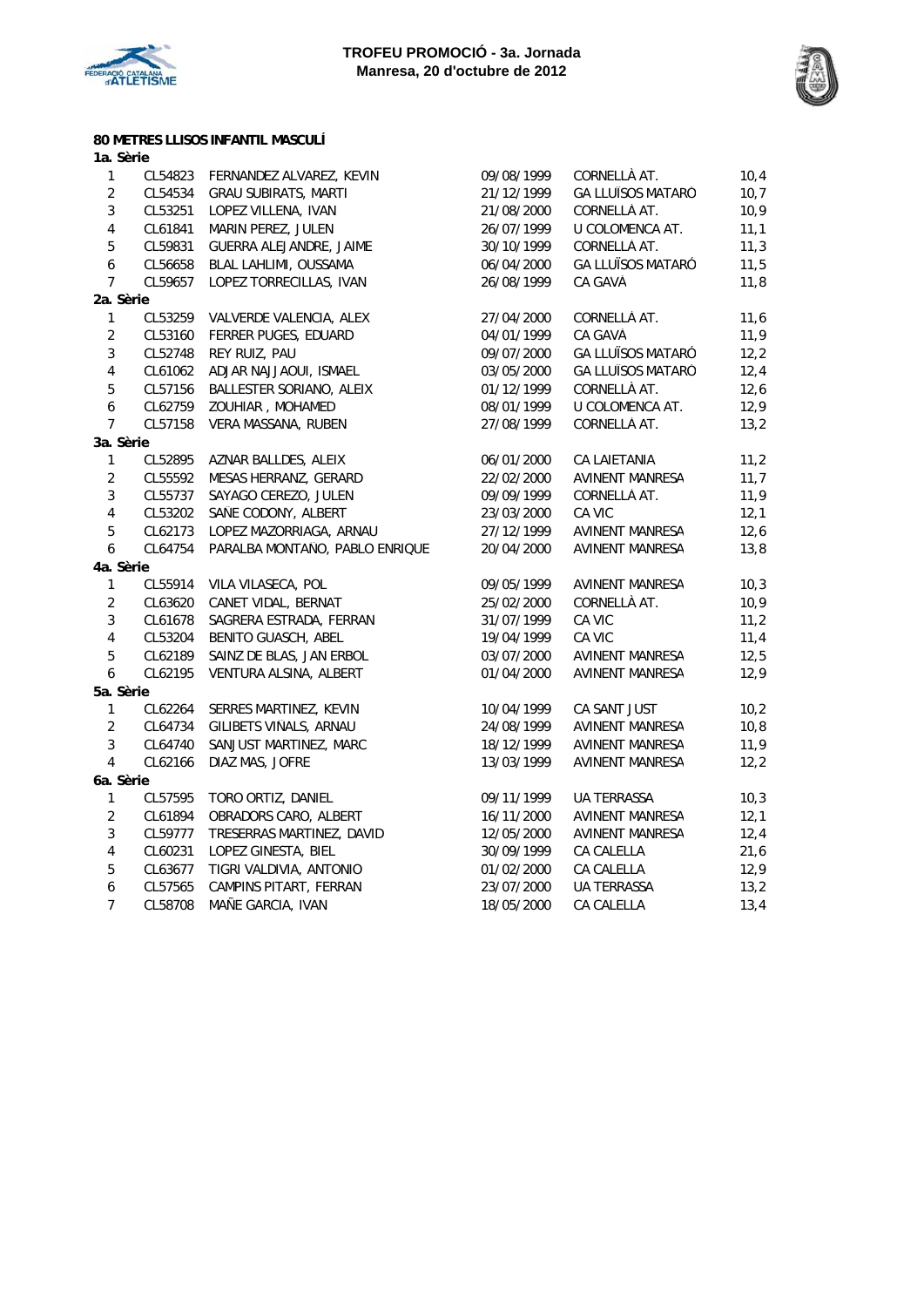



## **600 METRES LLISOS INFANTIL MASCULÍ**

| $\mathbf{1}$   | CL55914 | VILA VILASECA, POL                 | 09/05/1999 | AVINENT MANRESA          | 1, 35, 3 |
|----------------|---------|------------------------------------|------------|--------------------------|----------|
| $\overline{a}$ |         | CL54823 FERNANDEZ ALVAREZ, KEVIN   | 09/08/1999 | CORNELLÀ AT.             | 1,35,5   |
| $\mathfrak{Z}$ | CL52895 | AZNAR BALLDES, ALEIX               | 06/01/2000 | CA LAIETANIA             | 1,38,5   |
| $\overline{4}$ | CL61841 | MARIN PEREZ, JULEN                 | 26/07/1999 | U COLOMENCA AT.          | 1,42,9   |
| 5              | CL56658 | BLAL LAHLIMI, OUSSAMA              | 06/04/2000 | <b>GA LLUÏSOS MATARÓ</b> | 1,46,0   |
| 6              | CL62759 | ZOUHIAR, MOHAMED                   | 08/01/1999 | U COLOMENCA AT.          | 1,47,5   |
| $\overline{7}$ | CL55737 | SAYAGO CEREZO, JULEN               | 09/09/1999 | CORNELLÀ AT.             | 1,48,0   |
| $\, 8$         | CL61678 | SAGRERA ESTRADA, FERRAN            | 31/07/1999 | CA VIC                   | 1,48,7   |
| 9              | CL62173 | LOPEZ MAZORRIAGA, ARNAU            | 27/12/1999 | AVINENT MANRESA          | 1,49,0   |
| $10\,$         | CL50118 | LAZARO GONZALEZ, SIMON             | 03/09/1999 | UA BARBERÀ               | 1,49,2   |
| 11             | CL61062 | ADJAR NAJJAOUI, ISMAEL             | 03/05/2000 | <b>GA LLUÏSOS MATARÓ</b> | 1,49,6   |
| 12             | CL62733 | RICART RODO, POL                   | 10/04/1999 | <b>UA TERRASSA</b>       | 1,50,9   |
| 13             | CL59657 | LOPEZ TORRECILLAS, IVAN            | 26/08/1999 | CA GAVÀ                  | 1,51,6   |
|                |         |                                    |            |                          |          |
| 14             | CL53393 | GARRETA PIÑOL, ROGER               | 16/05/2000 | UA TERRASSA              | 1,52,6   |
| 15             | CL59831 | GUERRA ALEJANDRE, JAIME            | 30/10/1999 | CORNELLÀ AT.             | 1,54,7   |
| 16             | CL50412 | NOGUERA TRABALON, DANIEL           | 16/06/1999 | CORNELLÀ AT.             | 1,55,2   |
| 17             | CL59761 | GUITO VILARDELL, TON               | 12/09/2000 | AVINENT MANRESA          | 1,56,0   |
| 18             | CL61349 | GOMEZ AGUILAR, SERGI               | 30/09/1999 | UA BARBERÀ               | 1,56,4   |
| 19             | CL57565 | CAMPINS PITART, FERRAN             | 23/07/2000 | UA TERRASSA              | 1,57,6   |
| 20             | CL52748 | REY RUIZ, PAU                      | 09/07/2000 | <b>GA LLUÏSOS MATARÓ</b> | 1,58,0   |
| 21             | CL56958 | GIMENEZ TALAYERO, ARNAU            | 10/03/1999 | FC BARCELONA             | 1,58,5   |
| 22             | CL59791 | GARCIA ROMERA, GUILLEM             | 20/10/1999 | U COLOMENCA AT.          | 1,59,3   |
| 23             | CL53865 | JORBA LLOSES, POL                  | 12/08/2000 | AVINENT MANRESA          | 2,01,6   |
| 24             | CL57153 | SANCHEZ NOVENSA, JOEL              | 06/07/2000 | CORNELLÀ AT.             | 2,02,2   |
| 25             | CL57158 | VERA MASSANA, RUBEN                | 27/08/1999 | CORNELLÀ AT.             | 2,02,8   |
| 26             | CL53283 | SALINERO PEREZ, JORDI              | 05/05/2000 | UA BARBERÀ               | 2,03,2   |
| 27             | CL57156 | BALLESTER SORIANO, ALEIX           | 01/12/1999 | CORNELLÀ AT.             | 2,03,8   |
| 28             | CL56840 | TRIGUEROS OLIVAN, GUILLEM          | 17/05/2000 | UA BARBERÀ               | 2,04,2   |
| 29             | CL53279 | HORNOS GOMEZ, ISMAEL               | 07/02/2000 | UA BARBERÀ               | 2,04,5   |
| 30             | CL53160 | FERRER PUGES, EDUARD               | 04/01/1999 | CA GAVÀ                  | 2,05,1   |
|                |         | 80 METRES TANQUES INFANTIL MASCULÍ |            |                          |          |
| 1a. Sèrie      |         |                                    |            |                          |          |
| $\mathbf{1}$   |         | CL59831 GUERRA ALEJANDRE, JAIME    | 30/10/1999 | CORNELLÀ AT.             | 13,7     |
| $\overline{2}$ | CL59657 | LOPEZ TORRECILLAS, IVAN            | 26/08/1999 | CA GAVÀ                  | 14,2     |
| $\mathbf{3}$   | CL53251 | LOPEZ VILLENA, IVAN                | 21/08/2000 | CORNELLÀ AT.             | 14,6     |
| $\overline{4}$ | CL53160 | FERRER PUGES, EDUARD               | 04/01/1999 | CA GAVÀ                  | 15,0     |
| $\sqrt{5}$     | CL56658 | BLAL LAHLIMI, OUSSAMA              | 06/04/2000 | GA LLUÏSOS MATARÓ        | 16,7     |
| 6              | CL61062 | ADJAR NAJJAOUI, ISMAEL             | 03/05/2000 | <b>GA LLUÏSOS MATARÓ</b> | 18,1     |
| 7              | CL61576 | ROYO RUIZ, MARCEL                  | 04/07/2000 | CA GAVÀ                  | 18,8     |
| 2a. Sèrie      |         |                                    |            |                          |          |
| 1              | CL61678 | SAGRERA ESTRADA, FERRAN            | 31/07/1999 | CA VIC                   | 14, 6    |
| $\overline{2}$ | CL57156 | BALLESTER SORIANO, ALEIX           | 01/12/1999 | CORNELLÀ AT.             | 15,4     |
| $\mathbf{3}$   | CL54534 | <b>GRAU SUBIRATS, MARTI</b>        | 21/12/1999 | <b>GA LLUÏSOS MATARÓ</b> | 15,7     |
| $\overline{4}$ | CL53283 | SALINERO PEREZ, JORDI              | 05/05/2000 | UA BARBERÀ               | 16, 6    |
| 5              | CL53259 | VALVERDE VALENCIA, ALEX            | 27/04/2000 | CORNELLÀ AT.             | 17,1     |
| 6              | CL52748 | REY RUIZ, PAU                      | 09/07/2000 | <b>GA LLUÏSOS MATARÓ</b> | 17,4     |
| 3a. Sèrie      |         |                                    |            |                          |          |
| 1              | CL53204 | BENITO GUASCH, ABEL                | 19/04/1999 | CA VIC                   | 15,2     |
| $\overline{2}$ | CL63620 | CANET VIDAL, BERNAT                | 25/02/2000 | CORNELLÀ AT.             | 15, 5    |
| 3              |         | MESAS HERRANZ, GERARD              |            |                          |          |
|                | CL55592 |                                    | 22/02/2000 | AVINENT MANRESA          | 16,2     |
| 4<br>5         | CL53202 | SAÑE CODONY, ALBERT                | 23/03/2000 | CA VIC                   | 17,4     |
|                | CL57153 | SANCHEZ NOVENSA, JOEL              | 06/07/2000 | CORNELLÀ AT.             | 20,3     |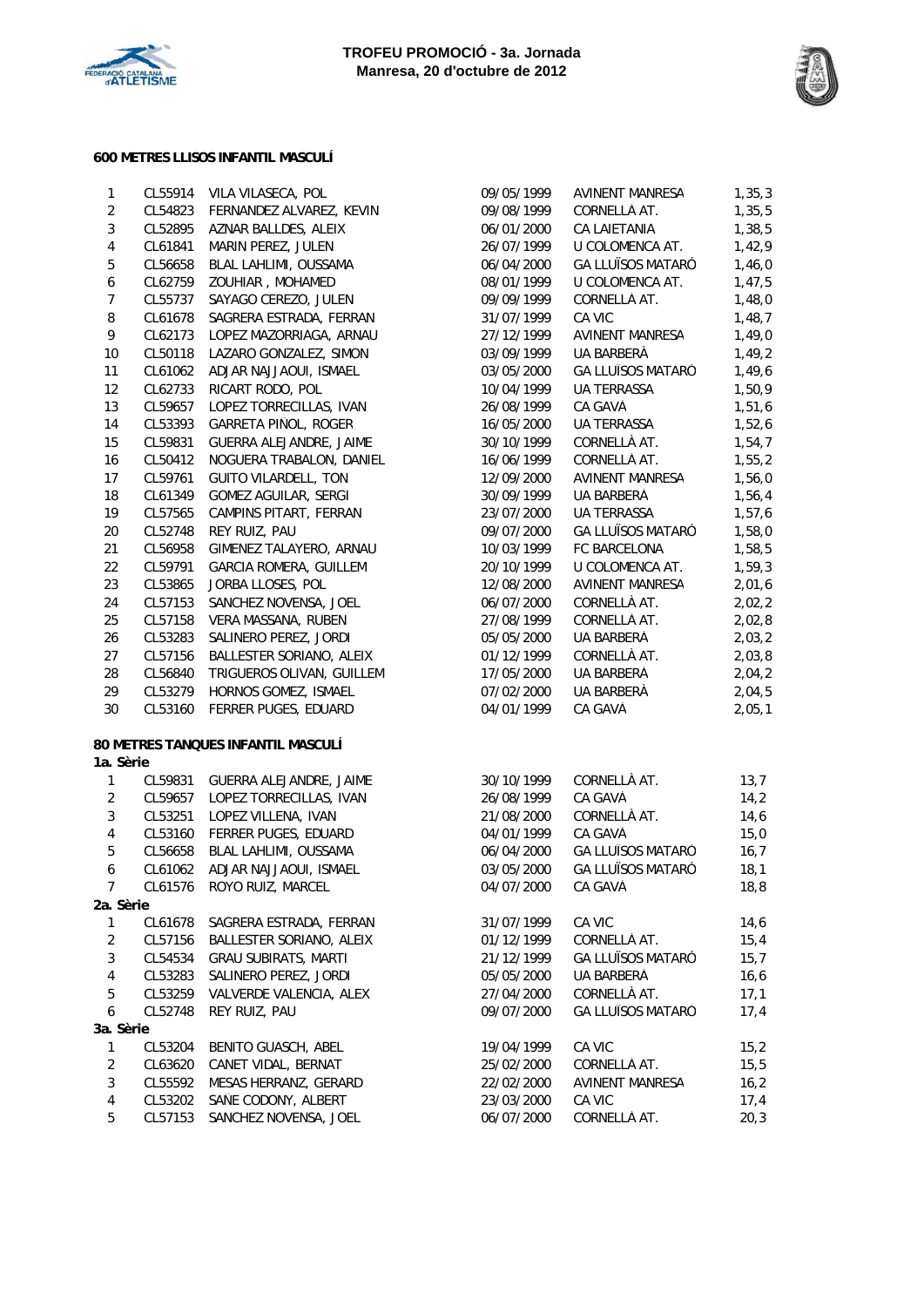



#### 1 CL57385 SANCHEZ POL, MARC 2 CL53160 FERRER PUGES, EDUARD 3 CL61894 OBRADORS CARO, ALBERT 4 CL55737 SAYAGO CEREZO, JULEN 4 CL55914 VILA VILASECA, POL 6 CL59657 LOPEZ TORRECILLAS, IVAN 7 CL59777 TRESERRAS MARTINEZ, DAVID 8 CL53279 HORNOS GOMEZ, ISMAEL CL53865 JORBA LLOSES, POL CL56840 TRIGUEROS OLIVAN, GUILLEM CL50118 LAZARO GONZALEZ, SIMON CL57156 BALLESTER SORIANO, ALEIX CL59831 GUERRA ALEJANDRE, JAIME CL53251 LOPEZ VILLENA, IVAN **SALT AMB PERXA INFANTIL MASCULÍ**

#### **TRIPLE SALT INFANTIL MASCULÍ**

| 1  | CL57595 | TORO ORTIZ, DANIEL              |
|----|---------|---------------------------------|
| 2  | CL55737 | SAYAGO CEREZO, JULEN            |
| 3  | CL50117 | <b>ALBIAC VILAS, MARC</b>       |
| 4  | CL59831 | <b>GUERRA ALEJANDRE, JAIME</b>  |
| 5  | CL54823 | FERNANDEZ ALVAREZ, KEVIN        |
| 6  | CL59657 | LOPEZ TORRECILLAS, IVAN         |
| 7  | CL63620 | CANET VIDAL, BERNAT             |
| 8  | CL53259 | VALVERDE VALENCIA, ALEX         |
| 9  | CL53202 | SAÑE CODONY, ALBERT             |
| 10 | CL60231 | <b>LOPEZ GINESTA, BIEL</b>      |
| 11 | CL61894 | <b>OBRADORS CARO, ALBERT</b>    |
| 12 | CL59777 | TRESERRAS MARTINEZ, DAVID       |
| 13 | CL64734 | GILIBETS VIÑALS, ARNAU          |
| 14 | CL57156 | <b>BALLESTER SORIANO, ALEIX</b> |
| 15 | CL57153 | SANCHEZ NOVENSA, JOEL           |
| 16 | CL57158 | <b>VERA MASSANA, RUBEN</b>      |

#### **LLANÇAMENT DE DISC INFANTIL MASCULÍ**

| 1              | CL57406 | SOLA SANJUAN, AARON            |
|----------------|---------|--------------------------------|
| 2              | CL53397 | AGUILERA CABELLO, ANDRES       |
| 3              | CL53204 | BENITO GUASCH, ABEL            |
| 4              | CL58800 | TORIJA VAZQUEZ, DANIEL         |
| 5              | CL60705 | ROCA REI, PAU                  |
| 6              | CL61678 | SAGRERA ESTRADA, FERRAN        |
| $\overline{7}$ | CL58216 | PEREZ LOZANO, ALVARO           |
| 8              | CL50117 | <b>ALBIAC VILAS, MARC</b>      |
| 9              | CL61349 | <b>GOMEZ AGUILAR, SERGI</b>    |
| 10             | CL61062 | ADJAR NAJJAOUI, ISMAEL         |
| 11             | CL53259 | <b>VALVERDE VALENCIA, ALEX</b> |
| 12             | CL57153 | SANCHEZ NOVENSA, JOEL          |
| 13             | CL57833 | <b>FARRES CASERAS, ANTON</b>   |
| 14             | CL57158 | VERA MASSANA, RUBEN            |
| 15             | CL64740 | SANJUST MARTINEZ, MARC         |
| 16             | CL62189 | SAINZ DE BLAS, JAN ERBOL       |
| 17             | CL62166 | DIAZ MAS, JOFRE                |
| 18             | CL64752 | TORRA VILAFRANCA, PERE         |
| 19             | CL64753 | MUÑOZ ROLDAN, GUILLEM          |
|                | CL54553 | VAQUE MAHEDERO, IKER           |
|                | CL50412 | NOGUERA TRABALON, DANIEL       |
|                | CL62264 | SERRES MARTINEZ, KEVIN         |

|                  |                    | ALI AMB PERAA INFANTIL MASUULI               |                          |                              |              |             |
|------------------|--------------------|----------------------------------------------|--------------------------|------------------------------|--------------|-------------|
| $\mathbf{1}$     |                    | CL57385 SANCHEZ POL, MARC                    | 13/05/2000               | CA MALGRAT                   | 2,40         |             |
| $\overline{2}$   |                    | CL53160 FERRER PUGES, EDUARD                 | 04/01/1999               | CA GAVÀ                      | 2,30         |             |
| 3                | CL61894            | OBRADORS CARO, ALBERT                        | 16/11/2000               | AVINENT MANRESA              | 2,20         |             |
| 4                | CL55737            | SAYAGO CEREZO, JULEN                         | 09/09/1999               | CORNELLÀ AT.                 | 1,85         |             |
| 4                | CL55914            | VILA VILASECA, POL                           | 09/05/1999               | AVINENT MANRESA              | 1,85         |             |
| 6                | CL59657            | LOPEZ TORRECILLAS, IVAN                      | 26/08/1999               | CA GAVÀ                      | 1,85         |             |
| $\overline{7}$   | CL59777            | TRESERRAS MARTINEZ, DAVID                    | 12/05/2000               | AVINENT MANRESA              | 1,70         |             |
| 8                | CL53279            | HORNOS GOMEZ, ISMAEL                         | 07/02/2000               | UA BARBERÀ                   | 1,70         |             |
|                  | CL53865            | JORBA LLOSES, POL                            | 12/08/2000               | AVINENT MANRESA              | <b>NULS</b>  |             |
|                  | CL56840            | TRIGUEROS OLIVAN, GUILLEM                    | 17/05/2000               | UA BARBERÀ                   | <b>NULS</b>  |             |
|                  | CL50118            | LAZARO GONZALEZ, SIMON                       | 03/09/1999               | UA BARBERÀ                   | <b>NULS</b>  |             |
|                  | CL57156            | BALLESTER SORIANO, ALEIX                     | 01/12/1999               | CORNELLÀ AT.                 | <b>NULS</b>  |             |
|                  |                    | CL59831 GUERRA ALEJANDRE, JAIME              | 30/10/1999               | CORNELLÀ AT.                 | <b>NULS</b>  |             |
|                  | CL53251            | LOPEZ VILLENA, IVAN                          | 21/08/2000               | CORNELLÀ AT.                 | <b>NULS</b>  |             |
|                  |                    | RIPLE SALT INFANTIL MASCULÍ                  |                          |                              |              |             |
| $\mathbf{1}$     |                    | CL57595 TORO ORTIZ, DANIEL                   | 09/11/1999               | UA TERRASSA                  | 11,22        |             |
| $\overline{2}$   | CL55737            | SAYAGO CEREZO, JULEN                         | 09/09/1999               | CORNELLÀ AT.                 | 9,82         |             |
| 3                |                    | CL50117 ALBIAC VILAS, MARC                   | 13/06/1999               | UA BARBERÀ                   | 9,81         |             |
| 4                | CL59831            | GUERRA ALEJANDRE, JAIME                      | 30/10/1999               | CORNELLÀ AT.                 | 9,77         |             |
| 5                |                    | CL54823 FERNANDEZ ALVAREZ, KEVIN             | 09/08/1999               | CORNELLÀ AT.                 | 9,57         |             |
| $\boldsymbol{6}$ | CL59657            | LOPEZ TORRECILLAS, IVAN                      | 26/08/1999               | CA GAVÀ                      | 9,12         |             |
| $\overline{7}$   | CL63620            | CANET VIDAL, BERNAT                          | 25/02/2000               | CORNELLÀ AT.                 | 8,82         |             |
| 8                |                    | CL53259 VALVERDE VALENCIA, ALEX              | 27/04/2000               | CORNELLÀ AT.                 | 8,49         |             |
| 9                | CL53202            | SAÑE CODONY, ALBERT                          | 23/03/2000               | CA VIC                       | 8,24         |             |
|                  | CL60231            | LOPEZ GINESTA, BIEL                          | 30/09/1999               | CA CALELLA                   | 8,02         |             |
| 10<br>11         | CL61894            | OBRADORS CARO, ALBERT                        | 16/11/2000               | AVINENT MANRESA              | 7,99         |             |
|                  | CL59777            | TRESERRAS MARTINEZ, DAVID                    |                          |                              | 7,80         |             |
| 12               |                    |                                              | 12/05/2000               | AVINENT MANRESA              |              |             |
| 13               | CL64734            | GILIBETS VIÑALS, ARNAU                       | 24/08/1999               | AVINENT MANRESA              | 7,79         |             |
| 14               | CL57156            | BALLESTER SORIANO, ALEIX                     | 01/12/1999               | CORNELLÀ AT.                 | 7,79         |             |
| 15<br>16         | CL57153<br>CL57158 | SANCHEZ NOVENSA, JOEL<br>VERA MASSANA, RUBEN | 06/07/2000<br>27/08/1999 | CORNELLÀ AT.<br>CORNELLÀ AT. | 7,56<br>7,47 |             |
|                  |                    |                                              |                          |                              |              |             |
|                  |                    | ANÇAMENT DE DISC INFANTIL MASCULÍ.           |                          |                              |              |             |
| $\mathbf{1}$     |                    | CL57406 SOLA SANJUAN, AARON                  | 01/07/1999               | CA TORREDEMBARRA             | 47,86        | <b>RCAT</b> |
| $\overline{c}$   |                    | CL53397 AGUILERA CABELLO, ANDRES             | 16/01/2000               | UA TERRASSA                  | 30,21        |             |
| 3                |                    | CL53204 BENITO GUASCH, ABEL                  | 19/04/1999               | CA VIC                       | 28,88        |             |
| $\sqrt{4}$       | CL58800            | TORIJA VAZQUEZ, DANIEL                       | 22/06/1999               | U COLOMENCA AT.              | 28,54        |             |
| 5                | CL60705            | ROCA REI, PAU                                | 29/07/1999               | CA IGUALADA                  | 26,53        |             |
| 6                | CL61678            | SAGRERA ESTRADA, FERRAN                      | 31/07/1999               | CA VIC                       | 25,88        |             |
| 7                | CL58216            | PEREZ LOZANO, ALVARO                         | 20/01/1999               | UA BARBERÀ                   | 23,72        |             |
| 8                | CL50117            | ALBIAC VILAS, MARC                           | 13/06/1999               | UA BARBERÀ                   | 21,60        |             |
| 9                | CL61349            | GOMEZ AGUILAR, SERGI                         | 30/09/1999               | UA BARBERÀ                   | 18,60        |             |
| 10               | CL61062            | ADJAR NAJJAOUI, ISMAEL                       | 03/05/2000               | <b>GA LLUÏSOS MATARÓ</b>     | 17,78        |             |
| 11               | CL53259            | VALVERDE VALENCIA, ALEX                      | 27/04/2000               | CORNELLÀ AT.                 | 16,74        |             |
| 12               | CL57153            | SANCHEZ NOVENSA, JOEL                        | 06/07/2000               | CORNELLÀ AT.                 | 15,49        |             |
| 13               | CL57833            | <b>FARRES CASERAS, ANTON</b>                 | 05/11/1999               | CA IGUALADA                  | 15,43        |             |
| 14               | CL57158            | VERA MASSANA, RUBEN                          | 27/08/1999               | CORNELLÀ AT.                 | 15,02        |             |
| 15               | CL64740            | SANJUST MARTINEZ, MARC                       | 18/12/1999               | <b>AVINENT MANRESA</b>       | 13,72        |             |
| 16               | CL62189            | SAINZ DE BLAS, JAN ERBOL                     | 03/07/2000               | AVINENT MANRESA              | 13,30        |             |
| 17               | CL62166            | DIAZ MAS, JOFRE                              | 13/03/1999               | AVINENT MANRESA              | 12,54        |             |
| 18               | CL64752            | TORRA VILAFRANCA, PERE                       | 29/07/2000               | AVINENT MANRESA              | 11,78        |             |
| 19               | CL64753            | MUÑOZ ROLDAN, GUILLEM                        | 31/08/2000               | AVINENT MANRESA              | 10,74        |             |
|                  | CL54553            | VAQUE MAHEDERO, IKER                         | 28/08/2000               | PRATENC AA                   | <b>NULS</b>  |             |
|                  | CL50412            | NOGUERA TRABALON, DANIEL                     | 16/06/1999               | CORNELLÀ AT.                 | <b>NULS</b>  |             |
|                  | CL62264            | SERRES MARTINEZ, KEVIN                       | 10/04/1999               | CA SANT JUST                 | <b>NULS</b>  |             |
|                  |                    |                                              |                          |                              |              |             |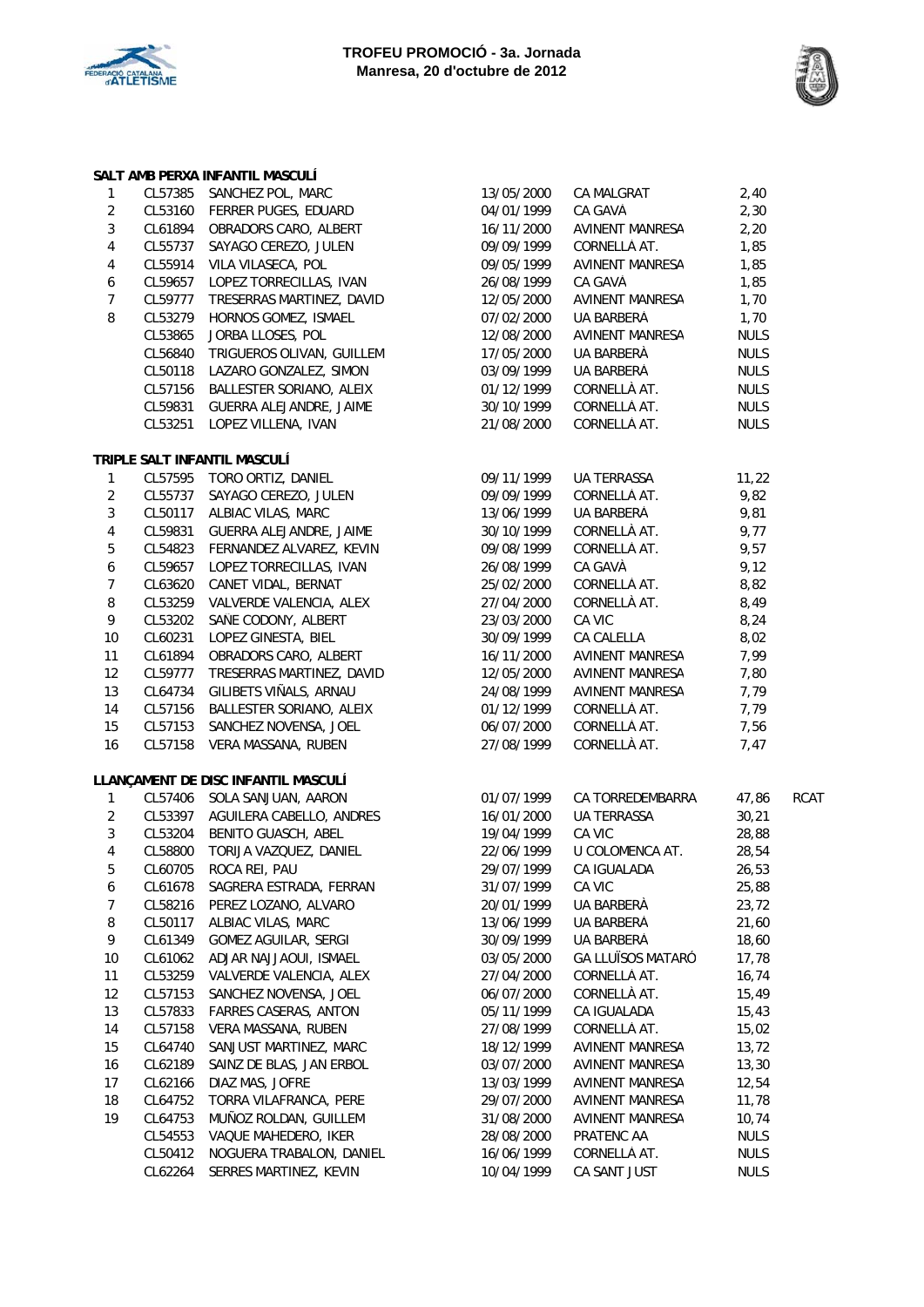



|                |         | LLANÇAMENT DE JAVELINA INFANTIL MASCULÍ |            |                           |             |
|----------------|---------|-----------------------------------------|------------|---------------------------|-------------|
| 1              |         | CL53397 AGUILERA CABELLO, ANDRES        | 16/01/2000 | <b>UA TERRASSA</b>        | 29,09       |
| 2              | CL58708 | MAÑE GARCIA, IVAN                       | 18/05/2000 | <b>CA CALELLA</b>         | 26,79       |
| 3              | CL55914 | VILA VILASECA, POL                      | 09/05/1999 | AVINENT MANRESA           | 25, 18      |
| $\overline{4}$ | CL63994 | DURAN PALACIN, DANIEL                   | 05/07/1999 | <b>ISS - L'HOSPITALET</b> | 24,11       |
| 5              | CL55592 | MESAS HERRANZ, GERARD                   | 22/02/2000 | AVINENT MANRESA           | 21,01       |
| 6              | CL53160 | FERRER PUGES, EDUARD                    | 04/01/1999 | CA GAVÀ                   | 20,88       |
| $\overline{7}$ | CL58216 | PEREZ LOZANO, ALVARO                    | 20/01/1999 | UA BARBERÀ                | 20,41       |
| 8              | CL50118 | LAZARO GONZALEZ, SIMON                  | 03/09/1999 | UA BARBERÀ                | 19,89       |
| 9              | CL63677 | TIGRI VALDIVIA, ANTONIO                 | 01/02/2000 | <b>CA CALELLA</b>         | 19,11       |
| 10             | CL53283 | SALINERO PEREZ, JORDI                   | 05/05/2000 | UA BARBERÀ                | 17,46       |
| 11             | CL53251 | LOPEZ VILLENA, IVAN                     | 21/08/2000 | CORNELLÀ AT.              | 16,34       |
| 12             | CL61349 | <b>GOMEZ AGUILAR, SERGI</b>             | 30/09/1999 | UA BARBERÀ                | 15,75       |
| 13             | CL53279 | HORNOS GOMEZ, ISMAEL                    | 07/02/2000 | UA BARBERÀ                | 14,78       |
| 14             | CL61894 | OBRADORS CARO, ALBERT                   | 16/11/2000 | AVINENT MANRESA           | 14,45       |
| 15             | CL62189 | SAINZ DE BLAS, JAN ERBOL                | 03/07/2000 | AVINENT MANRESA           | 12,33       |
| 16             | CL56840 | TRIGUEROS OLIVAN, GUILLEM               | 17/05/2000 | UA BARBERÀ                | 12,14       |
| 17             | CL64752 | TORRA VILAFRANCA, PERE                  | 29/07/2000 | AVINENT MANRESA           | 11,18       |
| 18             | CL53865 | JORBA LLOSES, POL                       | 12/08/2000 | AVINENT MANRESA           | 10, 16      |
| 19             | CL61576 | ROYO RUIZ, MARCEL                       | 04/07/2000 | CA GAVÀ                   | 10,07       |
| 20             | CL53259 | VALVERDE VALENCIA, ALEX                 | 27/04/2000 | CORNELLÀ AT.              | 8,33        |
| 21             | CL54749 | OLIVE NIETO, SALIM                      | 20/07/2000 | <b>CA NOU BARRIS</b>      | 7,26        |
|                | CL54553 | VAQUE MAHEDERO, IKER                    | 28/08/2000 | PRATENC AA                | <b>NULS</b> |
|                | CL62173 | LOPEZ MAZORRIAGA, ARNAU                 | 27/12/1999 | AVINENT MANRESA           | <b>NULS</b> |
|                | CL50412 | NOGUERA TRABALON, DANIEL                | 16/06/1999 | CORNELLÀ AT.              | <b>NULS</b> |
|                | CL50117 | ALBIAC VILAS, MARC                      | 13/06/1999 | UA BARBERÀ                | <b>NULS</b> |
|                | CL64753 | MUÑOZ ROLDAN, GUILLEM                   | 31/08/2000 | AVINENT MANRESA           | <b>NULS</b> |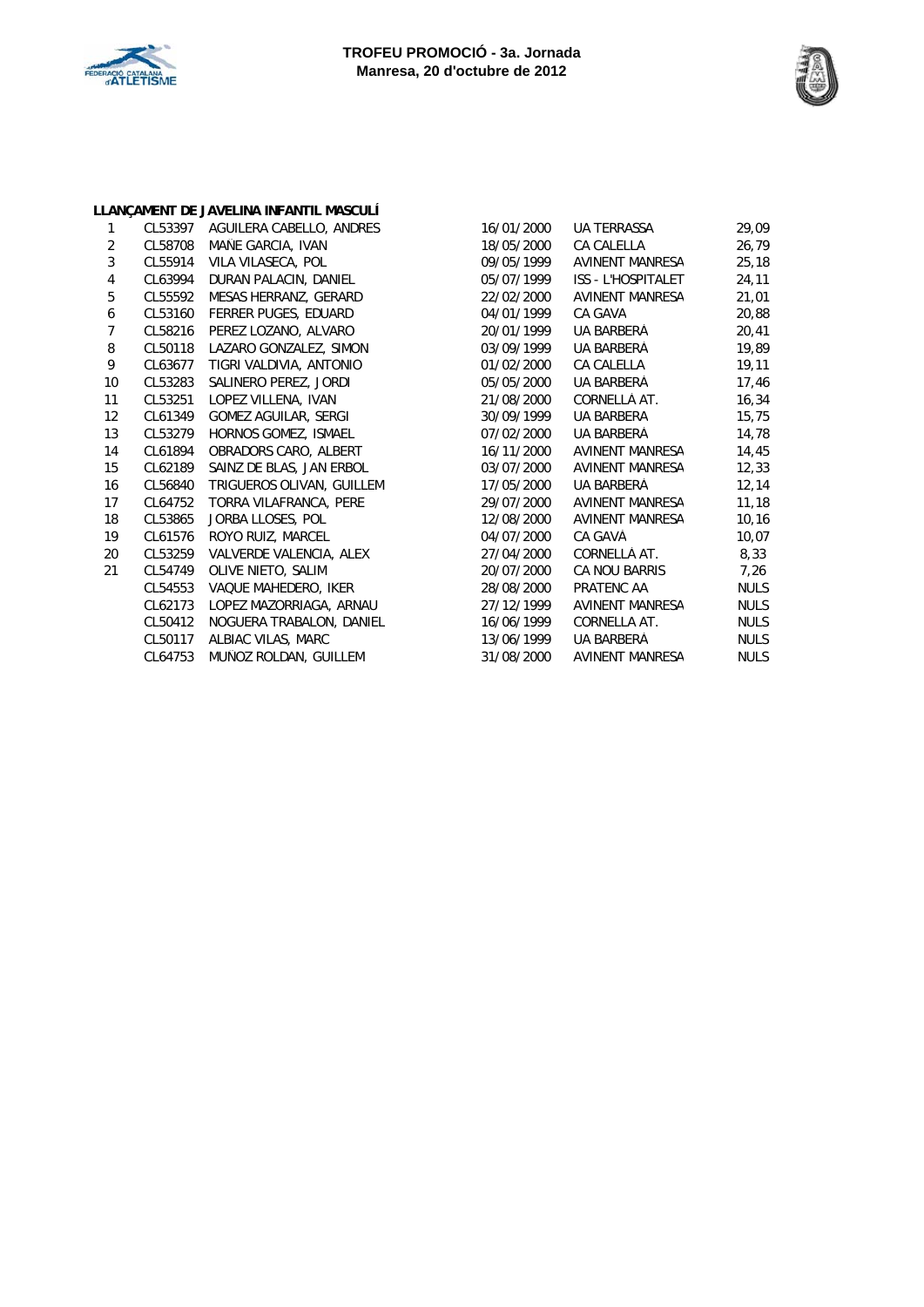



## **80 METRES LLISOS INFANTIL FEMENÍ**

| 1a. Sèrie        |         |                               |            |                          |      |
|------------------|---------|-------------------------------|------------|--------------------------|------|
| 1                | CL60562 | GONZALEZ HERNÁNDEZ, SARA      | 10/02/2000 | ISS - L'HOSPITALET       | 11,4 |
| $\overline{2}$   | CL50114 | CRUEL PONS, AINOA             | 30/03/1999 | UA BARBERÀ               | 11,8 |
| $\overline{3}$   | CL61646 | GONZALEZ MARTINEZ, ALBA       | 27/03/2000 | CA IGUALADA              | 11,9 |
| $\pmb{4}$        | CL54472 | PLANELL MOLIST, JORDANA       | 27/09/2000 | <b>UA TERRASSA</b>       | 12,2 |
| 5                | CL63578 | BELMONTE MOLINA, IRINA        | 16/06/2000 | CA SANT BOI              | 12,4 |
| 6                | CL59898 | MARTINEZ FERNANDEZ, ALBA      | 05/04/2000 | CA SANT JUST             | 12,6 |
| 2a. Sèrie        |         |                               |            |                          |      |
| $\mathbf{1}$     | CL57634 | DIAZ CALAF, RUTH              | 13/04/1999 | <b>GA LLUÏSOS MATARÓ</b> | 11,3 |
| $\mathbf 2$      | CL58224 | VEGA PALACIO, LUCIANA-MARIA   | 28/12/1999 | UA BARBERÀ               | 11,7 |
| $\overline{3}$   | CL58007 | VEGA PALOMINO, MARIA          | 02/11/1999 | CA SANT BOI              | 11,9 |
| $\pmb{4}$        | CL56662 | VILA CODINA, VIOLETA          | 06/02/2000 | CA VIC                   | 12,1 |
| 5                | CL60550 | ALONSO SUAREZ, NEREA          | 05/04/1999 | ISS - L'HOSPITALET       | 12,5 |
| $\boldsymbol{6}$ | CL52752 | MARTINEZ CAMPOY, MARIA        | 29/09/2000 | <b>GA LLUÏSOS MATARÓ</b> | 13,0 |
| $\overline{7}$   | CL63090 | <b>GARCIA GARCIA, MARIONA</b> | 18/01/2000 | <b>GA LLUÏSOS MATARÓ</b> | 13,7 |
| 3a. Sèrie        |         |                               |            |                          |      |
| $\mathbf{1}$     | CL64732 | FELIU PUIGBO, ANNA            | 22/06/1999 | <b>AVINENT MANRESA</b>   | 11,4 |
| $\overline{2}$   | CL58371 | GIROL REBORDOSA, LAURA        | 13/05/1999 | CORNELLÀ AT.             | 11,6 |
| $\sqrt{3}$       | CL61848 | LOPEZ RUIZ, RAQUEL            | 19/01/1999 | UA BARBERÀ               | 11,8 |
| $\pmb{4}$        | CL53112 | VIUDEZ CHECA, NURIA           | 18/01/2000 | ISS - L'HOSPITALET       | 12,2 |
| 5                | CL52298 | LIRIA RUIZ, ELSA              | 02/01/1999 | <b>AVINENT MANRESA</b>   | 12,5 |
| $\boldsymbol{6}$ | CL63382 | BLAZQUEZ ALVAREZ, LAURA       | 20/04/2000 | ISS - L'HOSPITALET       | 12,8 |
| 4a. Sèrie        |         |                               |            |                          |      |
| $\mathbf{1}$     | CL55934 | TORRESCASANA AMADOR, CLAUDIA  | 20/07/2000 | <b>AVINENT MANRESA</b>   | 11,4 |
| $\overline{2}$   | CL55602 | LOZANO PEREZ, ANNA            | 02/06/1999 | <b>AVINENT MANRESA</b>   | 11,7 |
| $\sqrt{3}$       | CL50410 | MARTINEZ SANCHEZ, ELENA       | 11/03/1999 | CORNELLÀ AT.             | 11,8 |
| $\pmb{4}$        | CL57145 | BIENEFELD, ISABEL             | 23/04/2000 | CORNELLÀ AT.             | 12,0 |
| 5                | CL62190 | SELLARÉS ALTAMIRA, JUDIT      | 13/04/2000 | <b>AVINENT MANRESA</b>   | 12,3 |
| 6                | CL64510 | FARRES PADROS, LAURA          | 02/05/1999 | <b>AVINENT MANRESA</b>   | 12,5 |
| $\overline{7}$   | CL58175 | VILA PLAZA, LAURA             | 15/01/2000 | CORNELLÀ AT.             | 12,8 |
| 5a. Sèrie        |         |                               |            |                          |      |
| 1                | CL52884 | BALLESTEROS LLOVET, MARTINA   | 14/05/1999 | CA LAIETANIA             | 11,1 |
| $\overline{2}$   | CL62171 | GONZALEZ CASALS, MARIA        | 11/05/1999 | AVINENT MANRESA          | 11,6 |
| $\overline{3}$   | CL57483 | BALLARIN RUBINART, IRENE      | 18/04/2000 | <b>AVINENT MANRESA</b>   | 11,8 |
| $\pmb{4}$        | CL57224 | DEIROS FERNANDEZ, PAULA       | 30/11/1999 | <b>CA LAIETANIA</b>      | 12,1 |
| $\overline{5}$   | CL57482 | ARISO GRACIA, MAR             | 13/01/2000 | <b>AVINENT MANRESA</b>   | 12,2 |
| 6                | CL53411 | FONT GIRONES, PAULA           | 26/06/2000 | CORNELLÀ AT.             | 12,8 |
| $\overline{7}$   | CL58672 | MUÑOZ NAVARRO, EVA            | 20/06/1999 | <b>AVINENT MANRESA</b>   | 13,2 |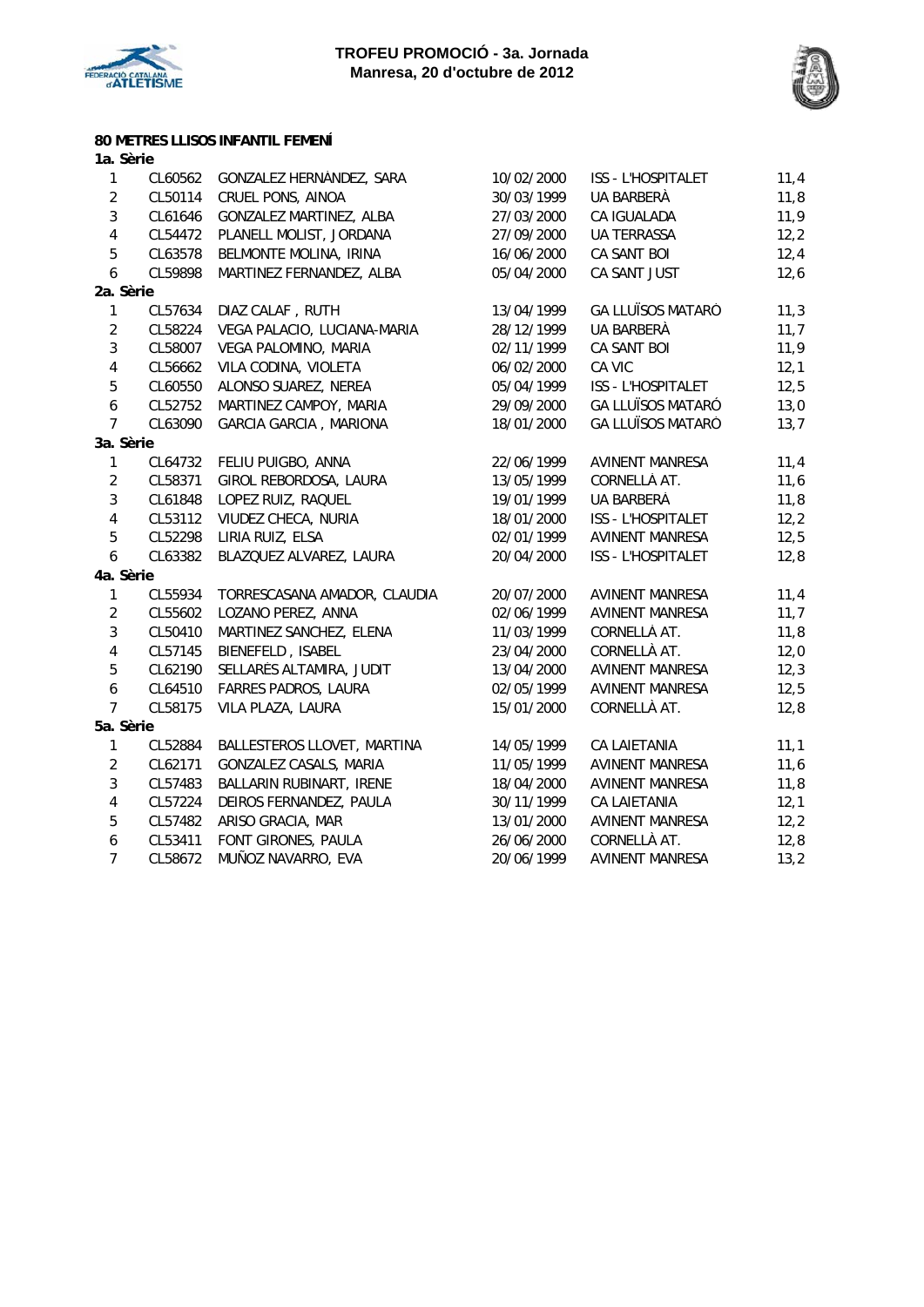

## **600 METRES LLISOS INFANTL FEMENÍ**

| $\mathbf{1}$            | CL60108 | STEPHENS CO, GEENA                | 19/08/1999 | <b>UA TERRASSA</b>       | 1,44,3   |
|-------------------------|---------|-----------------------------------|------------|--------------------------|----------|
| $\overline{2}$          | CL53112 | VIUDEZ CHECA, NURIA               | 18/01/2000 | ISS - L'HOSPITALET       | 1,48,8   |
| $\overline{3}$          | CL63578 | BELMONTE MOLINA, IRINA            | 16/06/2000 | CA SANT BOI              | 1,49,4   |
| $\sqrt{4}$              | CL58175 | VILA PLAZA, LAURA                 | 15/01/2000 | CORNELLÀ AT.             | 1,50,0   |
| $\mathbf 5$             | CL50407 | CARRASCO MARTIN, MARINA           | 18/03/1999 | CORNELLÀ AT.             | 1,51,8   |
| $\boldsymbol{6}$        | CL58371 | GIROL REBORDOSA, LAURA            | 13/05/1999 | CORNELLÀ AT.             | 1,54,6   |
| $\boldsymbol{7}$        | CL55931 | MEHAND EL HANKARI, SALMA          | 08/08/2000 | AVINENT MANRESA          | 1,55,5   |
| $\, 8$                  | CL59898 | MARTINEZ FERNANDEZ, ALBA          | 05/04/2000 | CA SANT JUST             | 1,56,6   |
| 9                       | CL63650 | MARTINEZ VILLENA, CELIA           | 08/06/1999 | CORNELLÀ AT.             | 1, 57, 1 |
| 10                      | CL60550 | ALONSO SUAREZ, NEREA              | 05/04/1999 | ISS - L'HOSPITALET       | 1,57,8   |
| 11                      | CL56662 | VILA CODINA, VIOLETA              | 06/02/2000 | CA VIC                   | 1,58,1   |
| 12                      | CL60562 | GONZALEZ HERNÁNDEZ, SARA          | 10/02/2000 | ISS - L'HOSPITALET       | 1,59,5   |
| 13                      | CL53411 | FONT GIRONES, PAULA               | 26/06/2000 | CORNELLÀ AT.             | 2,01,3   |
| 14                      | CL60665 | BOUNOUAR RAUGUI, CHAIMA           | 30/09/1999 | ISS - L'HOSPITALET       | 2,01,7   |
| 15                      | CL56727 | GEA GONZALEZ, MARINA              | 05/04/1999 | UA BARBERÀ               | 2,02,1   |
| 16                      | CL58672 | MUÑOZ NAVARRO, EVA                | 20/06/1999 | AVINENT MANRESA          | 2,04,6   |
| 17                      | CL52039 | GARCIA PUIGBO, ARIADNA            | 30/05/1999 | <b>AVINENT MANRESA</b>   | 2,05,3   |
| 18                      | CL53857 | GASSO DUOCASTELLA, ANNA           | 28/01/2000 | <b>AVINENT MANRESA</b>   | 2,05,9   |
| 19                      | CL59835 | MARTINEZ GONZALEZ, CARLA          | 02/03/1999 | CORNELLÀ AT.             | 2,06,8   |
| $20\,$                  | CL52752 | MARTINEZ CAMPOY, MARIA            | 29/09/2000 | <b>GA LLUÏSOS MATARÓ</b> | 2,08,8   |
| 21                      | CL53409 | DE TORRES GIMENO, JULIA           | 14/07/2000 | CORNELLÀ AT.             | 2, 10, 5 |
| 22                      | CL55177 | REINA MARTINEZ, NURIA             | 03/11/1999 | <b>GA LLUÏSOS MATARÓ</b> | 2, 12, 1 |
| 23                      | CL63382 | BLAZQUEZ ALVAREZ, LAURA           | 20/04/2000 | ISS - L'HOSPITALET       | 2, 13, 7 |
| 24                      | CL52271 | POU CALDERON, ALICIA              | 02/12/1999 | UA BARBERÀ               | 2, 17, 6 |
| 25                      | CL61150 | GRAÑENA DIAZ, SANDRA              | 27/04/1999 | UA BARBERÀ               | 2, 20, 4 |
|                         |         |                                   |            |                          |          |
| 1a. Sèrie               |         | 80 METRES TANQUES INFANTIL FEMENÍ |            |                          |          |
| $\mathbf{1}$            | CL50407 | CARRASCO MARTIN, MARINA           | 18/03/1999 | CORNELLÀ AT.             | 13,8     |
| $\overline{2}$          | CL52884 | BALLESTEROS LLOVET, MARTINA       | 14/05/1999 | CA LAIETANIA             | 14,3     |
| $\sqrt{3}$              | CL55934 | TORRESCASANA AMADOR, CLAUDIA      | 20/07/2000 | <b>AVINENT MANRESA</b>   | 14,8     |
| $\sqrt{4}$              | CL63578 | BELMONTE MOLINA, IRINA            | 16/06/2000 | CA SANT BOI              | 15,0     |
| $\mathbf 5$             | CL58371 | GIROL REBORDOSA, LAURA            | 13/05/1999 | CORNELLÀ AT.             | 15,4     |
| $\boldsymbol{6}$        | CL64510 | FARRES PADROS, LAURA              | 02/05/1999 | AVINENT MANRESA          | 16,0     |
| $\overline{7}$          | CL54472 | PLANELL MOLIST, JORDANA           | 27/09/2000 | <b>UA TERRASSA</b>       | 17,4     |
| 2a. Sèrie               |         |                                   |            |                          |          |
| $\mathbf{1}$            | CL50410 | MARTINEZ SANCHEZ, ELENA           | 11/03/1999 | CORNELLÀ AT.             | 15,3     |
| $\overline{c}$          | CL63650 | MARTINEZ VILLENA, CELIA           | 08/06/1999 | CORNELLÀ AT.             | 15,8     |
| $\sqrt{3}$              | CL58007 | VEGA PALOMINO, MARIA              | 02/11/1999 | CA SANT BOI              | 16, 2    |
| $\overline{\mathbf{4}}$ | CL50114 | CRUEL PONS, AINOA                 | 30/03/1999 | UA BARBERÀ               | 16,5     |
| 5                       | CL59898 | MARTINEZ FERNANDEZ, ALBA          | 05/04/2000 | CA SANT JUST             | 17,1     |
| 3a. Sèrie               |         |                                   |            |                          |          |
| 1                       | CL57145 | BIENEFELD, ISABEL                 | 23/04/2000 | CORNELLÀ AT.             | 16,0     |
| $\sqrt{2}$              | CL61848 | LOPEZ RUIZ, RAQUEL                | 19/01/1999 | UA BARBERÀ               | 16,3     |
| $\sqrt{3}$              | CL61095 | <b>BALTIC FLORES, INES-IVY</b>    | 20/03/1999 | CA GAVÀ                  | 16, 6    |
| 4                       | CL58175 | VILA PLAZA, LAURA                 | 15/01/2000 | CORNELLÀ AT.             | 18,1     |
| 4a. Sèrie               |         |                                   |            |                          |          |
| 1                       | CL57483 | BALLARIN RUBINART, IRENE          | 18/04/2000 | <b>AVINENT MANRESA</b>   | 15, 6    |
| $\sqrt{2}$              | CL62112 | ESTEVE GARCIA, ARIADNA            | 11/01/2000 | CA GAVÀ                  | 17,0     |
| $\sqrt{3}$              | CL62190 | SELLARÉS ALTAMIRA, JUDIT          | 13/04/2000 | AVINENT MANRESA          | 17,2     |
| $\overline{\mathbf{4}}$ | CL58224 | VEGA PALACIO, LUCIANA-MARIA       | 28/12/1999 | UA BARBERÀ               | 17,5     |
| 5                       | CL53170 | VERDEGUER MOMOT, ELISA            | 26/11/1999 | CA GAVÀ                  | 17,7     |
|                         |         |                                   |            |                          |          |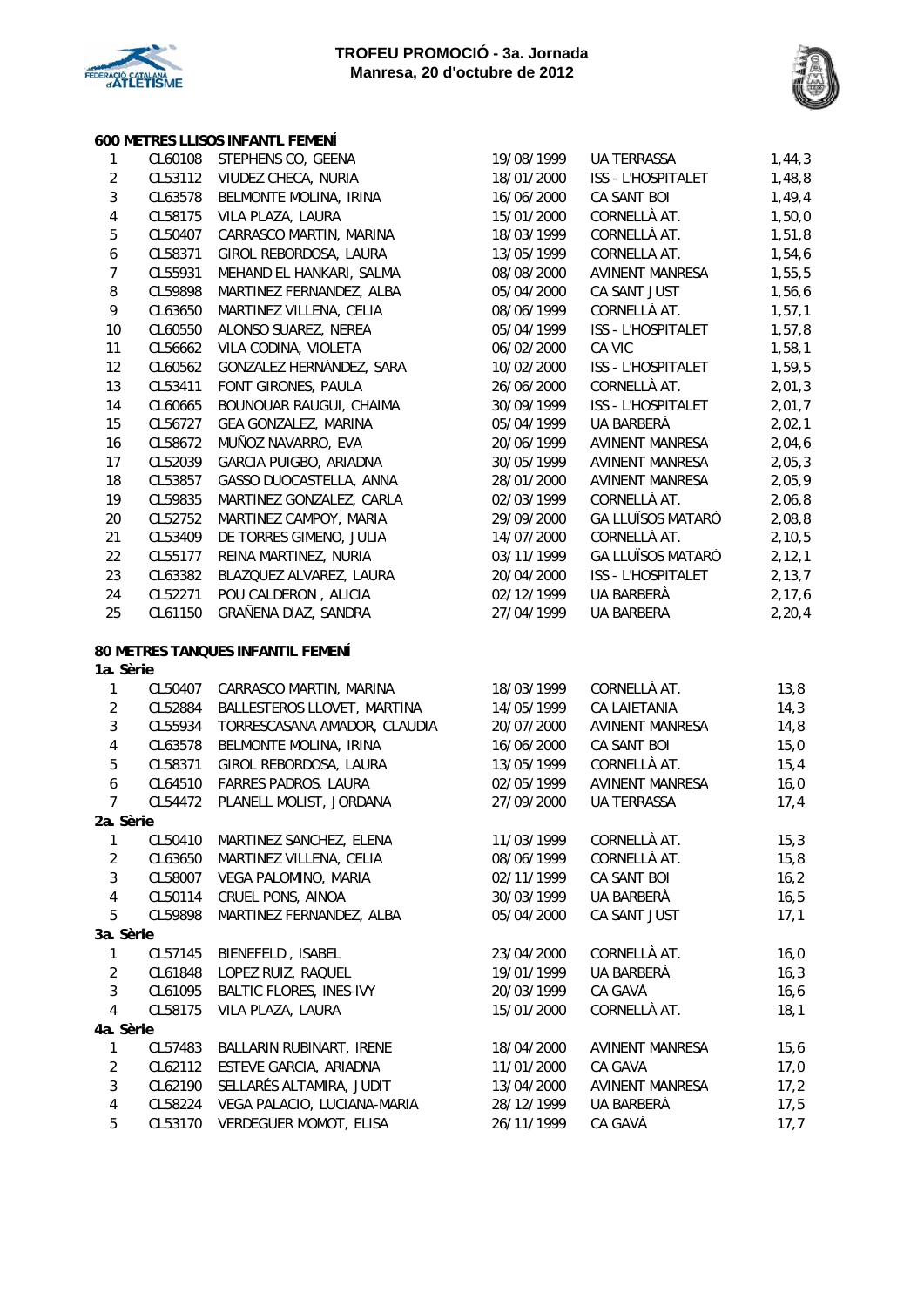



## **TRIPLE SALT INFANTIL FEMENÍ**

| 1                       | CL58371 | GIROL REBORDOSA, LAURA             | 13/05/1999 | CORNELLÀ AT.             | 9,53        |
|-------------------------|---------|------------------------------------|------------|--------------------------|-------------|
| $\overline{2}$          | CL50114 | CRUEL PONS, AINOA                  | 30/03/1999 | UA BARBERÀ               | 9,53        |
| $\sqrt{3}$              | CL63650 | MARTINEZ VILLENA, CELIA            | 08/06/1999 | CORNELLÀ AT.             | 9,53        |
| $\overline{\mathbf{4}}$ | CL57145 | BIENEFELD, ISABEL                  | 23/04/2000 | CORNELLÀ AT.             | 9,48        |
| $\mathbf 5$             | CL52884 | BALLESTEROS LLOVET, MARTINA        | 14/05/1999 | CA LAIETANIA             | 9,14        |
| $\boldsymbol{6}$        | CL64732 | FELIU PUIGBO, ANNA                 | 22/06/1999 | <b>AVINENT MANRESA</b>   | 9,04        |
| $\boldsymbol{7}$        | CL52298 | LIRIA RUIZ, ELSA                   | 02/01/1999 | AVINENT MANRESA          | 8,80        |
| 8                       | CL64510 | FARRES PADROS, LAURA               | 02/05/1999 | AVINENT MANRESA          | 8,57        |
| 9                       | CL57224 | DEIROS FERNANDEZ, PAULA            | 30/11/1999 | CA LAIETANIA             | 8,55        |
| 10                      | CL60562 | GONZALEZ HERNÁNDEZ, SARA           | 10/02/2000 | ISS - L'HOSPITALET       | 8,50        |
| 11                      | CL57483 | BALLARIN RUBINART, IRENE           | 18/04/2000 | AVINENT MANRESA          | 8,39        |
| 12                      | CL57634 | DIAZ CALAF, RUTH                   | 13/04/1999 | <b>GA LLUÏSOS MATARÓ</b> | 8,31        |
| 13                      | CL55602 | LOZANO PEREZ, ANNA                 | 02/06/1999 | <b>AVINENT MANRESA</b>   | 8,25        |
| 14                      | CL60550 | ALONSO SUAREZ, NEREA               | 05/04/1999 | ISS - L'HOSPITALET       | 8,14        |
| 15                      | CL57482 | ARISO GRACIA, MAR                  | 13/01/2000 | AVINENT MANRESA          | 8,13        |
| 16                      | CL53411 | FONT GIRONES, PAULA                | 26/06/2000 | CORNELLÀ AT.             | 7,95        |
| 17                      | CL59835 | MARTINEZ GONZALEZ, CARLA           | 02/03/1999 | CORNELLÀ AT.             | 7,67        |
| 18                      | CL62171 | GONZALEZ CASALS, MARIA             | 11/05/1999 | <b>AVINENT MANRESA</b>   | 7,64        |
| 19                      | CL56727 | GEA GONZALEZ, MARINA               | 05/04/1999 | UA BARBERÀ               | 7,52        |
| 20                      | CL52752 | MARTINEZ CAMPOY, MARIA             | 29/09/2000 | <b>GA LLUÏSOS MATARÓ</b> | 7,48        |
|                         | CL53857 | GASSO DUOCASTELLA, ANNA            | 28/01/2000 | <b>AVINENT MANRESA</b>   | <b>NULS</b> |
|                         | CL58672 | MUÑOZ NAVARRO, EVA                 | 20/06/1999 | <b>AVINENT MANRESA</b>   | <b>NULS</b> |
|                         | CL55931 | MEHAND EL HANKARI, SALMA           | 08/08/2000 | <b>AVINENT MANRESA</b>   | <b>NULS</b> |
|                         | CL62190 | SELLARÉS ALTAMIRA, JUDIT           | 13/04/2000 | AVINENT MANRESA          | <b>NULS</b> |
|                         | CL58175 | VILA PLAZA, LAURA                  | 15/01/2000 | CORNELLÀ AT.             | <b>NULS</b> |
|                         | CL50407 | CARRASCO MARTIN, MARINA            | 18/03/1999 | CORNELLÀ AT.             | <b>NULS</b> |
|                         | CL58224 | VEGA PALACIO, LUCIANA-MARIA        | 28/12/1999 | UA BARBERÀ               | <b>NULS</b> |
|                         | CL61848 | LOPEZ RUIZ, RAQUEL                 | 19/01/1999 | UA BARBERÀ               | <b>NULS</b> |
|                         | CL53112 | VIUDEZ CHECA, NURIA                | 18/01/2000 | ISS - L'HOSPITALET       | <b>NULS</b> |
|                         | CL50410 | MARTINEZ SANCHEZ, ELENA            | 11/03/1999 | CORNELLÀ AT.             | <b>NULS</b> |
|                         |         |                                    |            |                          |             |
|                         |         | LLANÇAMENT DE DISC INFANTIL FEMENÍ |            |                          |             |
| $\mathbf{1}$            | CL58007 | VEGA PALOMINO, MARIA               | 02/11/1999 | CA SANT BOI              | 28,77       |
| $\overline{2}$          | CL53170 | <b>VERDEGUER MOMOT, ELISA</b>      | 26/11/1999 | CA GAVÀ                  | 25, 15      |
| $\sqrt{3}$              | CL53214 | SEPULVEDA GUTIERREZ, JUDIT         | 23/08/2000 | CA VIC                   | 23,95       |
| 4                       | CL61095 | <b>BALTIC FLORES, INES-IVY</b>     | 20/03/1999 | CA GAVÀ                  | 23,08       |
| 5                       | CL62112 | ESTEVE GARCIA, ARIADNA             | 11/01/2000 | CA GAVÀ                  | 21,80       |
| 6                       | CL60701 | REI MONTES, NURIA                  | 17/01/1999 | CA IGUALADA              | 18, 12      |
| $\boldsymbol{7}$        | CL63289 | CARO RUIZ, SARA                    | 25/10/1999 | U COLOMENCA AT.          | 17,79       |
| 8                       | CL50410 | MARTINEZ SANCHEZ, ELENA            | 11/03/1999 | CORNELLÀ AT.             | 17,62       |
| 9                       | CL58193 | ALVAREZ BALLESTER, CARLA           | 16/09/1999 | UA BARBERÀ               | 15, 18      |
| 10                      | CL55934 | TORRESCASANA AMADOR, CLAUDIA       | 20/07/2000 | AVINENT MANRESA          | 13,94       |
| 11                      | CL62190 | SELLARÉS ALTAMIRA, JUDIT           | 13/04/2000 | <b>AVINENT MANRESA</b>   | 13,30       |
| 12                      | CL55931 | MEHAND EL HANKARI, SALMA           | 08/08/2000 | AVINENT MANRESA          | 13,05       |
| 13                      | CL57482 | ARISO GRACIA, MAR                  | 13/01/2000 | AVINENT MANRESA          | 12,85       |
| 14                      | CL53409 | DE TORRES GIMENO, JULIA            | 14/07/2000 | CORNELLÀ AT.             | 12,74       |
| 15                      | CL61150 | GRAÑENA DIAZ, SANDRA               | 27/04/1999 | UA BARBERÀ               | 12,40       |
| 16                      | CL52271 | POU CALDERON, ALICIA               | 02/12/1999 | UA BARBERÀ               | 11,65       |
| 17                      | CL52752 | MARTINEZ CAMPOY, MARIA             | 29/09/2000 | <b>GA LLUÏSOS MATARÓ</b> | 6, 24       |
| 18                      | CL53857 | GASSO DUOCASTELLA, ANNA            | 28/01/2000 | <b>AVINENT MANRESA</b>   |             |
|                         |         |                                    |            |                          |             |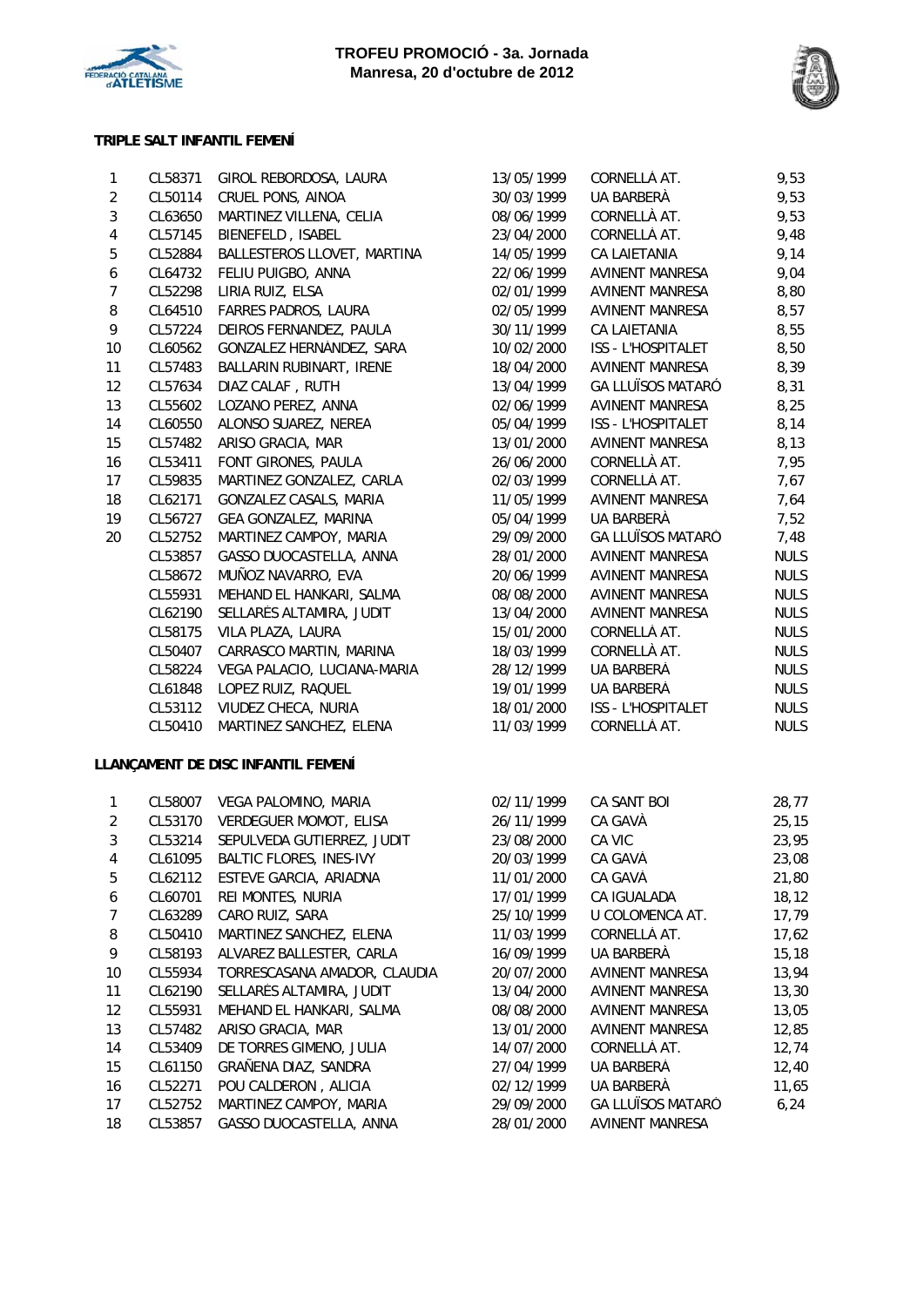



## **LLANÇAMENT DE MARTELL INFANTIL FEMENÍ**

|   | CL56366 | GUARDEÑO ORTIZ, MARINA         | 04/06/1999 | CA MONTORNES       | 40.69       |
|---|---------|--------------------------------|------------|--------------------|-------------|
| 2 | CL58007 | VEGA PALOMINO, MARIA           | 02/11/1999 | <b>CA SANT BOI</b> | 36, 18      |
| 3 | CL53170 | <b>VERDEGUER MOMOT, ELISA</b>  | 26/11/1999 | CA GAVÀ            | 30,50       |
| 4 | CL62190 | SELLARÉS ALTAMIRA, JUDIT       | 13/04/2000 | AVINENT MANRESA    | 28,35       |
| 5 | CL58193 | ALVAREZ BALLESTER, CARLA       | 16/09/1999 | UA BARBERÀ         | 27.11       |
| 6 | CL63289 | CARO RUIZ, SARA                | 25/10/1999 | U COLOMENCA AT.    | 25,23       |
|   | CL62112 | ESTEVE GARCIA, ARIADNA         | 11/01/2000 | CA GAVÀ            | 25, 15      |
| 8 | CL55934 | TORRESCASANA AMADOR, CLAUDIA   | 20/07/2000 | AVINENT MANRESA    | 21,80       |
| 9 | CL57483 | BALLARIN RUBINART, IRENE       | 18/04/2000 | AVINENT MANRESA    | 21.29       |
|   | CL61095 | <b>BALTIC FLORES, INES-IVY</b> | 20/03/1999 | CA GAVÀ            | <b>NULS</b> |
|   | CL57482 | ARISO GRACIA, MAR              | 13/01/2000 | AVINENT MANRESA    | <b>NULS</b> |
|   |         |                                |            |                    |             |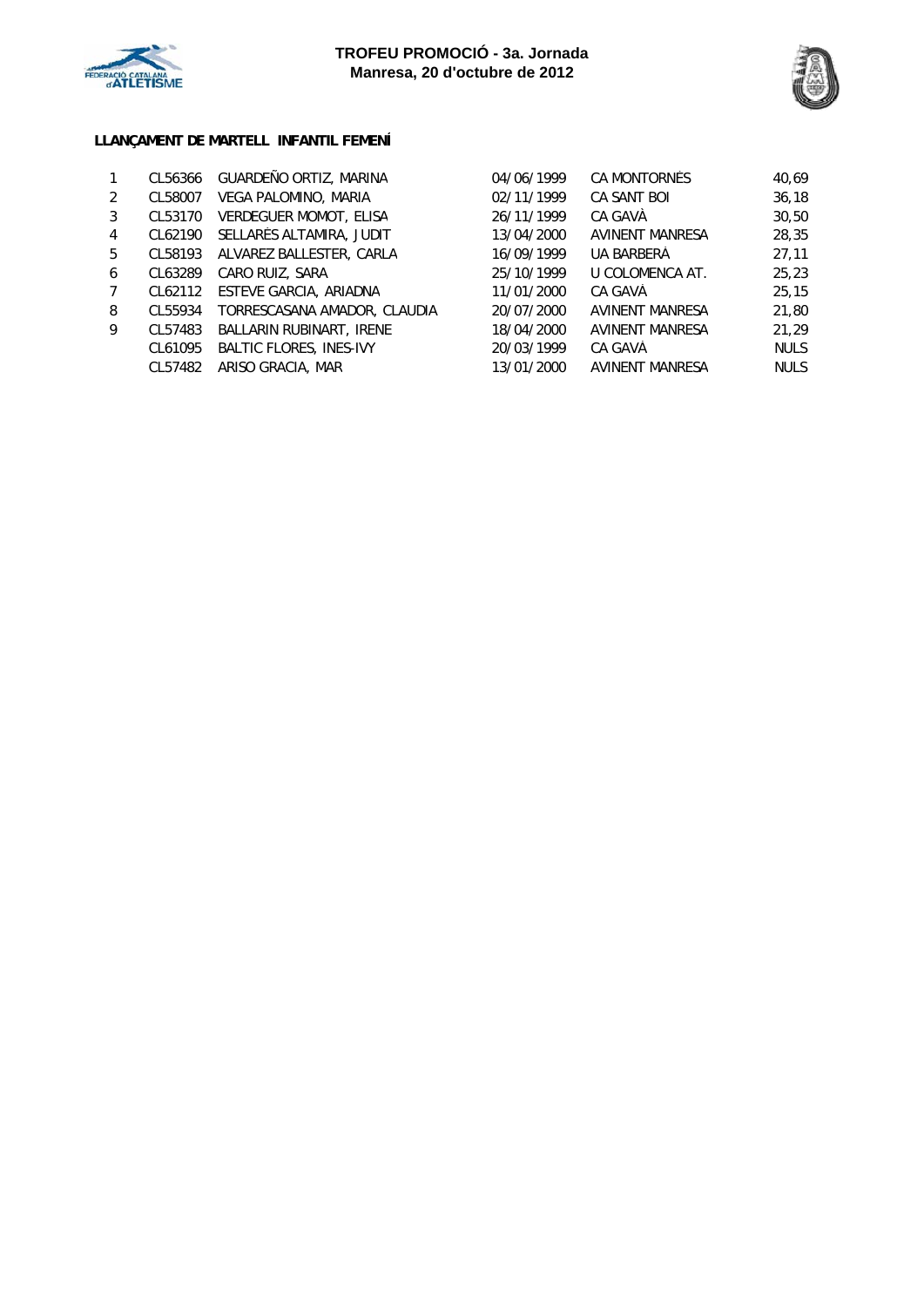



## **600 METRES LLISOS ALEVÍ MASCULÍ**

| 1                 | CL59516 | SALGADO CASTILLA, ALEX        | 03/07/2002 | <b>FC BARCELONA</b>       | 1,52,2   |
|-------------------|---------|-------------------------------|------------|---------------------------|----------|
| 2                 | CL63322 | FERNANDEZ PERSONAT, MARC      | 28/02/2002 | <b>GA LLUÏSOS MATARÓ</b>  | 1,52,9   |
| 3                 | CL58668 | JANE VILA, ERIC               | 30/08/2001 | AVINENT MANRESA           | 1,53,9   |
| 4                 | CL59422 | URPINELL AYNES, ROBERT        | 16/06/2001 | <b>UA TERRASSA</b>        | 1,56,4   |
| 5                 | CL57284 | RODRIGUEZ FAUROUX, JOAQUIM    | 19/03/2002 | <b>ISS - L'HOSPITALET</b> | 1,59,0   |
| 6                 | CL61235 | MOLINA GOMEZ, ERIC            | 24/01/2002 | <b>AVINENT MANRESA</b>    | 2,00,1   |
| 7                 | CL59517 | LANCIS BALSCH, PAU            | 17/01/2002 | <b>FC BARCELONA</b>       | 2,00,4   |
| 8                 | CL55185 | <b>BALLESTA LOPEZ, VICTOR</b> | 02/12/2001 | <b>GA LLUÏSOS MATARÓ</b>  | 2,00,6   |
| 9                 | CL59411 | RODRIGUEZ CUCURELLA, LLUC     | 31/08/2001 | <b>UA TERRASSA</b>        | 2,01,1   |
| 10                | CL58679 | TORRES VILA, MARC             | 05/11/2002 | AVINENT MANRESA           | 2,01,3   |
| 11                | CL58664 | FERNANDEZ SERRANO, MARC       | 30/12/2002 | AVINENT MANRESA           | 2,04,7   |
| $12 \overline{ }$ | CL61231 | ALVAREZ CARACUEL, SERGI       | 04/05/2002 | <b>AVINENT MANRESA</b>    | 2,05,8   |
| 13                | CL58200 | GEA GONZALEZ, JOAN            | 04/04/2002 | UA BARBERÀ                | 2,06,2   |
| 14                | CL55587 | DE ARRIBA CERAROLS, ARNAU     | 04/04/2001 | <b>AVINENT MANRESA</b>    | 2,06,5   |
| 15                | CL58670 | MESAS HERRANZ, ADRIA          | 03/09/2002 | <b>AVINENT MANRESA</b>    | 2,06,8   |
| 16                | CL63336 | SEDANO GUIMERANS, DAVID       | 05/08/2002 | <b>GA LLUÏSOS MATARÓ</b>  | 2,09,3   |
| 17                | CL58171 | MIGUEL DOMINGUEZ, MARC        | 16/06/2002 | CORNELLÀ AT.              | 2, 11, 7 |
| 18                | CL58191 | ALBARRAN ROCA, MARTI          | 13/08/2002 | UA BARBERÀ                | 2, 16, 8 |
| 19                | CL62172 | LASHERAS COLOME, RICARD       | 12/02/2001 | AVINENT MANRESA           | 2, 21, 8 |
| 20                | CL63319 | DE HARO PONCE, PAU            | 04/02/2002 | <b>GA LLUÏSOS MATARÓ</b>  | 2,42,8   |
|                   |         |                               |            |                           |          |

### **SALT AMB PERXA ALEVÍ MASCULÍ**

|    | CL59329 | EGEA MANGIN, ALOIS         | 23/11/2001 | CA GAVÀ                   | 1,90        |
|----|---------|----------------------------|------------|---------------------------|-------------|
| 2  | CL59844 | TAULATS BRAOS, GERARD      | 25/10/2001 | CORNELLÀ AT.              | 1,80        |
| 3  | CL58664 | FERNANDEZ SERRANO, MARC    | 30/12/2002 | AVINENT MANRESA           | 1,80        |
| 4  | CL64588 | SOLERVICENS SALADICH, ABEL | 06/06/2001 | AVINENT MANRESA           | 1,60        |
| 5. | CL61235 | <b>MOLINA GOMEZ, ERIC</b>  | 24/01/2002 | <b>AVINENT MANRESA</b>    | 1.60        |
| 6  | CL62108 | EGEA MANGIN, EVAN          | 23/11/2001 | CA GAVÀ                   | 1,60        |
|    | CL57042 | ABAVIS VIVES, NIKOS        | 10/04/2002 | CA GAVÀ                   | 1,55        |
| 8  | CL58670 | MESAS HERRANZ, ADRIA       | 03/09/2002 | AVINENT MANRESA           | 1,55        |
| 9  | CL57284 | RODRIGUEZ FAUROUX, JOAQUIM | 19/03/2002 | <b>ISS - L'HOSPITALET</b> | 1,50        |
| 10 | CL55587 | DE ARRIBA CERAROLS, ARNAU  | 04/04/2001 | <b>AVINENT MANRESA</b>    | 1,50        |
| 11 | CL63632 | FORCADA EDO, ORIOL         | 13/09/2002 | CORNELLÀ AT.              | 1.20        |
|    | CL64750 | LOPEZ PIQUE, MIQUEL        | 26/06/2001 | <b>AVINENT MANRESA</b>    | <b>NULS</b> |
|    | CL58171 | MIGUEL DOMINGUEZ, MARC     | 16/06/2002 | CORNELLÀ AT.              | <b>NULS</b> |
|    |         |                            |            |                           |             |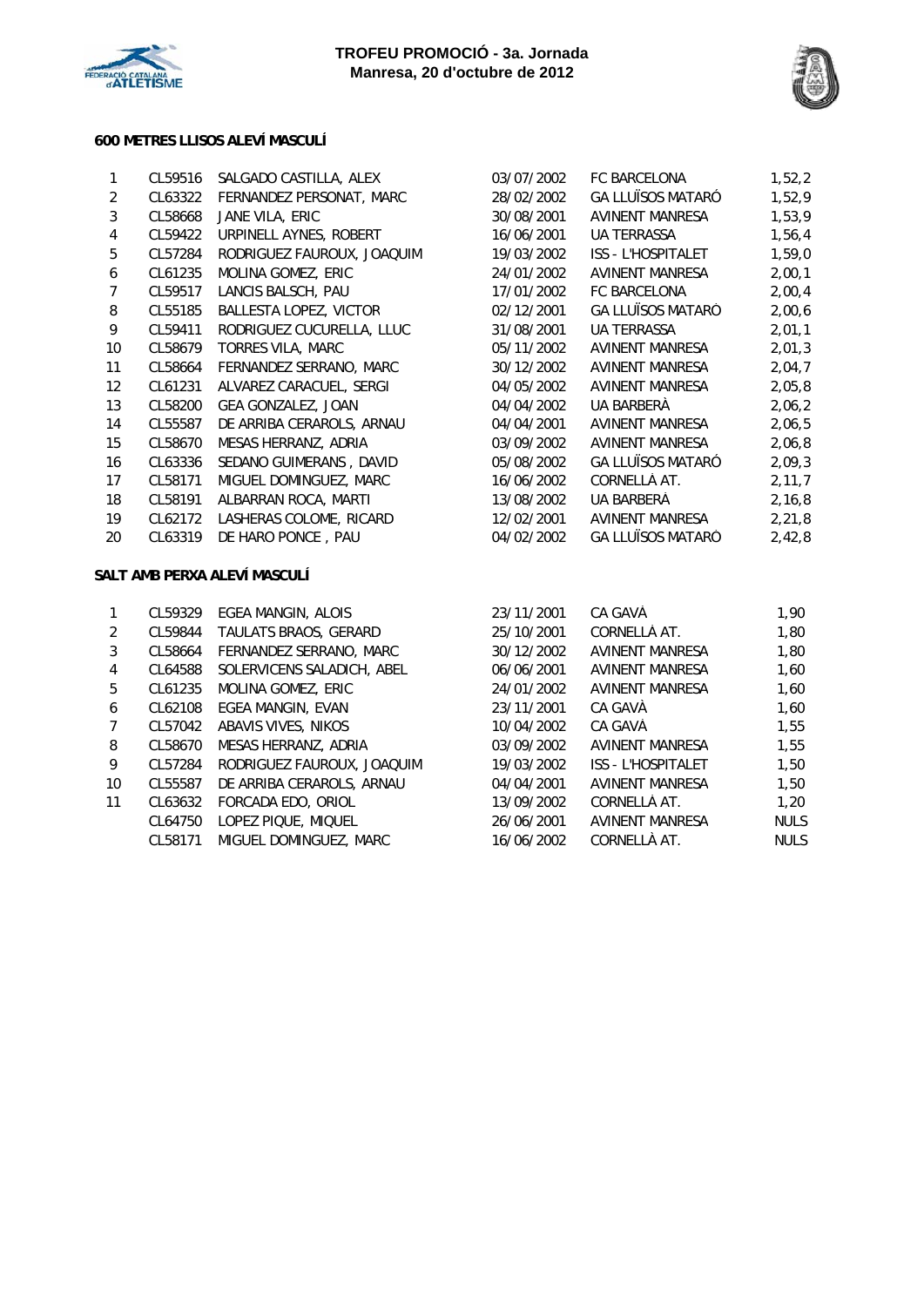



## **600 METRES LLISOS ALEVÍ FEMENÍ**

| 1a. Sèrie        |                    |                                                          |                          |                                                  |                     |
|------------------|--------------------|----------------------------------------------------------|--------------------------|--------------------------------------------------|---------------------|
| 1                | CL55577            | CORNELLAS ESCAYOLA, ELNA                                 | 22/04/2001               | <b>AVINENT MANRESA</b>                           | 1,53,2              |
| $\overline{2}$   | CL58227            | KAJTIH KAJTIH, INA                                       | 13/03/2001               | FC BARCELONA                                     | 1,54,9              |
| $\overline{3}$   | CL64586            | CLOTET BLANCO, CARLA                                     | 15/06/2001               | <b>AVINENT MANRESA</b>                           | 1,56,9              |
| $\overline{4}$   | CL56853            | GUTIERREZ HORVAT, KALA                                   | 27/08/2001               | CA GAVÀ                                          | 1,59,8              |
| 5                | CL60406            | VICENTE GARCIA, MARIA                                    | 28/03/2001               | ISS - L'HOSPITALET                               | 2,02,7              |
| $\boldsymbol{6}$ | CL56899            | DALMAU CLOTET, JULIA                                     | 04/05/2001               | AVINENT MANRESA                                  | 2,03,0              |
| $\overline{7}$   | CL59207            | COBOS PASCUAL, NATALIA                                   | 31/07/2002               | ISS - L'HOSPITALET                               | 2,04,0              |
| $\, 8$           | CL61093            | DEVERS CANTERO, JUDIT                                    | 18/01/2002               | <b>AVINENT MANRESA</b>                           | 2,04,7              |
| 9                | CL56963            | GIMENEZ TALAYERO, AINA                                   | 16/05/2001               | FC BARCELONA                                     | 2,04,9              |
| 10               | CL58659            | CANAL MARTINEZ, JUDITH                                   | 28/03/2002               | <b>AVINENT MANRESA</b>                           | 2,06,4              |
| 11               | CL56049            | VIZUETE BRUSAU, ANDREA                                   | 25/01/2001               | UGE BADALONA                                     | 2,08,3              |
| 12               | CL59206            | PASCUAL BARBANY, MARIA                                   | 01/10/2001               | <b>UGE BADALONA</b>                              | 2,09,0              |
| 13               | CL57168            | MARTINEZ GONZALEZ, ELENA                                 | 10/07/2002               | CORNELLÀ AT.                                     | 2, 12, 4            |
| 14               | CL62547            | SOBRINO GIMENO, LUCIA                                    | 10/05/2002               | CA VILADECANS                                    | 2,14,0              |
| 15               | CL61152            | OJEDA FERNANDEZ, EMMA                                    | 17/09/2002               | UA BARBERÀ                                       | 2, 16, 1            |
| 16               | CL64323            | SOLER VAZQUEZ, RUTH                                      | 31/01/2001               | AVINENT MANRESA                                  | 2,21,7              |
| 17               | CL59765            | LLADO MARTINEZ, MERITXELL                                | 08/04/2002               | AVINENT MANRESA                                  | 2, 22, 4            |
| 18               | CL60027            | LOBATO BENITEZ, ISABEL                                   | 20/12/2001               | UA BARBERÀ                                       | 2,23,5              |
| 19               | CL62881            | MARATA CODINA, BERTA                                     | 17/12/2002               | FC BARCELONA                                     | 2, 25, 6            |
| 20               | CL56594            | VEGA PALOMINO, IRENE                                     | 02/04/2001               | CA SANT BOI                                      | 2,31,9              |
| 21               | CL57165            | BLASCO PATIÑO, ALBA                                      | 26/02/2002               | CORNELLÀ AT.                                     | 2,40,2              |
| 2a. Sèrie        |                    |                                                          |                          |                                                  |                     |
| $\mathbf{1}$     | CL55583            | TARRAGO CLOP, MERITXELL                                  | 13/01/2001               | <b>AVINENT MANRESA</b>                           | 1,53,5              |
| $\overline{2}$   | CL54826            | VILA SANCHEZ, DIWA                                       | 13/02/2001               | CORNELLÀ AT.                                     | 1,55,5              |
| $\overline{3}$   | CL64061            | PORTOLES COMAS, ANNA                                     | 19/03/2001               | CA GAVÀ                                          | 2,06,8              |
| $\pmb{4}$        | CL58794            | GOMEZ ZAFRA, NEREA                                       | 07/02/2001               | UA BARBERÀ                                       | 2,07,1              |
| 5                | CL58915            | ALFONSO MIHI, CARLA                                      | 15/02/2002               | <b>GA LLUÏSOS MATARÓ</b>                         | 2,08,7              |
| $\boldsymbol{6}$ | CL58805            | GONZALEZ TINTORE, ANNA                                   | 01/08/2001               | ISS - L'HOSPITALET                               | 2, 10, 5            |
| $\boldsymbol{7}$ | CL58812            | BRULLAS MORENO, MARIA                                    | 23/11/2001               | CA GAVÀ                                          | 2,13,6              |
| $\, 8$           | CL64175            | PUIGGROS FIGUERAS, CAROLINA                              | 09/10/2001               | ISS - L'HOSPITALET                               | 2,14,8              |
| 9                | CL64733            | FOLQUE SALA, ANNA                                        | 24/06/2001               | AVINENT MANRESA                                  | 2,15,9              |
| 10               | CL62124            | RICART CAMPIUS, CINTA                                    | 13/02/2002               | CA GAVÀ                                          | 2,17,0              |
| 11               | CL63478            | SANCHEZ CAMACHO OLLER, MERCE                             | 23/05/2002               | <b>GA LLUÏSOS MATARÓ</b>                         | 2,19,3              |
| 12               | CL58669            | JORBA LLOSES, CELIA                                      | 14/06/2002               | <b>AVINENT MANRESA</b>                           | 2, 20, 5            |
| 13               | CL58198            | CASCON LOPEZ, CARLA                                      | 13/09/2002               | UA BARBERÀ                                       | 2,21,0              |
| 14               | CL61239            | TRAPE BERENGUER, ARIADNA                                 | 01/09/2002               | <b>AVINENT MANRESA</b>                           | 2,22,0              |
| 15               | CL64177            | TEIXIEIRA IZUZQUIZA, PATRICIA                            | 25/05/2001               | ISS - L'HOSPITALET                               | 2, 22, 3            |
| 16               | CL63801            | ESTRUCH ESCAMEZ, MERITXELL                               | 12/05/2001               | <b>AVINENT MANRESA</b>                           | 2,22,6              |
| 17               | CL62175            | MARTINEZ ISART, JUDITH                                   | 12/04/2001               | <b>AVINENT MANRESA</b>                           | 2, 23, 2            |
| 18               | CL64747            | TORRA ROS, JULIA                                         | 09/02/2001               | <b>AVINENT MANRESA</b>                           | 2,26,3              |
| 19               | CL57643            | CALLARISA SEGURA, IO                                     | 24/10/2002               | <b>GA LLUÏSOS MATARÓ</b>                         | 2, 27, 0            |
| 20               | CL56851            | GIL DOMINGO, LAURA                                       | 26/04/2001               | CA GAVÀ                                          | 2,30,8              |
| 21               | CL62118            | GOYARD, CLAIRE                                           | 12/11/2001               | CA GAVÀ                                          | 2,34,3              |
|                  |                    |                                                          |                          |                                                  |                     |
| 1                | CL59765            | SALT AMB PERXA ALEVÍ FEMENÍ<br>LLADO MARTINEZ, MERITXELL |                          | <b>AVINENT MANRESA</b>                           |                     |
| $\sqrt{2}$       |                    |                                                          | 08/04/2002               |                                                  | 1,75                |
| 3                | CL59798            | GARCIA ROMERA, MARIA<br>CORNELLAS ESCAYOLA, ELNA         | 18/10/2001               | U COLOMENCA AT.                                  | 1,60                |
|                  | CL55577            | TARRAGO CLOP, MERITXELL                                  | 22/04/2001<br>13/01/2001 | <b>AVINENT MANRESA</b><br><b>AVINENT MANRESA</b> | 1,55                |
| 4<br>5           | CL55583            | CANAL MARTINEZ, JUDITH                                   |                          | AVINENT MANRESA                                  | 1,55                |
|                  | CL58659<br>CL59797 | ALVAREZ MANRUBIA, CARLA                                  | 28/03/2002               | U COLOMENCA AT.                                  | 1,30<br><b>NULS</b> |
|                  |                    | DEVERS CANTERO, JUDIT                                    | 22/08/2001               | AVINENT MANRESA                                  | <b>NULS</b>         |
|                  | CL61093<br>CL57165 | BLASCO PATIÑO, ALBA                                      | 18/01/2002               | CORNELLÀ AT.                                     | <b>NULS</b>         |
|                  | CL57168            |                                                          | 26/02/2002<br>10/07/2002 | CORNELLÀ AT.                                     | <b>NULS</b>         |
|                  |                    | MARTINEZ GONZALEZ, ELENA                                 |                          |                                                  |                     |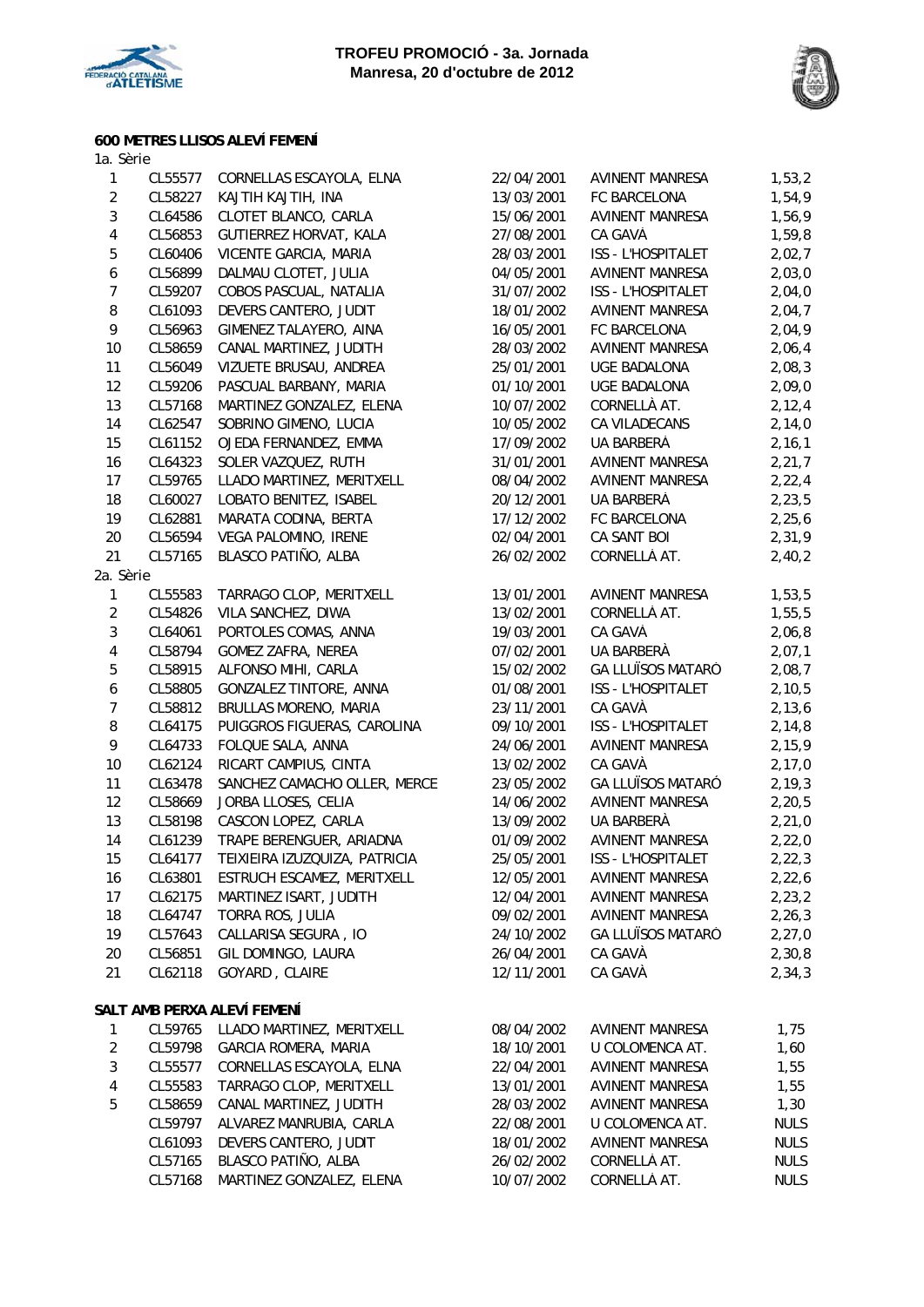



#### **LLANÇAMENT DE DISC ALEVÍ FEMENÍ**

| $\mathbf{1}$     | CL56853 | GUTIERREZ HORVAT, KALA            | 27/08/2001 | CA GAVÀ                | 24,43       |
|------------------|---------|-----------------------------------|------------|------------------------|-------------|
| $\overline{a}$   | CL56594 | VEGA PALOMINO, IRENE              | 02/04/2001 | CA SANT BOI            | 23,74       |
| $\mathbf{3}$     | CL55583 | TARRAGO CLOP, MERITXELL           | 13/01/2001 | AVINENT MANRESA        | 21,92       |
| $\overline{4}$   | CL60406 | VICENTE GARCIA, MARIA             | 28/03/2001 | ISS - L'HOSPITALET     | 19,04       |
| $\overline{5}$   | CL56049 | VIZUETE BRUSAU, ANDREA            | 25/01/2001 | UGE BADALONA           | 18,84       |
| $\boldsymbol{6}$ | CL64061 | PORTOLES COMAS, ANNA              | 19/03/2001 | CA GAVÀ                | 17,42       |
| $\boldsymbol{7}$ | CL56678 | TARRAGO CLOP, NURIA               | 13/01/2001 | AVINENT MANRESA        | 16,81       |
| 8                | CL55577 | CORNELLAS ESCAYOLA, ELNA          | 22/04/2001 | AVINENT MANRESA        | 13,60       |
| 9                | CL64733 | FOLQUE SALA, ANNA                 | 24/06/2001 | <b>AVINENT MANRESA</b> | 13,39       |
| 10               | CL62175 | MARTINEZ ISART, JUDITH            | 12/04/2001 | <b>AVINENT MANRESA</b> | 13,34       |
| 11               | CL62118 | GOYARD, CLAIRE                    | 12/11/2001 | CA GAVÀ                | 12,71       |
| 12               | CL56851 | GIL DOMINGO, LAURA                | 26/04/2001 | CA GAVÀ                | 12,38       |
| 13               | CL59206 | PASCUAL BARBANY, MARIA            | 01/10/2001 | UGE BADALONA           | 11,63       |
| 14               | CL58812 | BRULLAS MORENO, MARIA             | 23/11/2001 | CA GAVÀ                | 11,51       |
| 15               | CL61093 | DEVERS CANTERO, JUDIT             | 18/01/2002 | AVINENT MANRESA        | 11,25       |
| 16               | CL59765 | LLADO MARTINEZ, MERITXELL         | 08/04/2002 | AVINENT MANRESA        | 10,06       |
| 17               | CL58669 | JORBA LLOSES, CELIA               | 14/06/2002 | AVINENT MANRESA        | 9,85        |
| 18               | CL64748 | HOMS LLASTARRI, CARLA             | 31/05/2001 | AVINENT MANRESA        | 9,30        |
| 19               | CL64323 | SOLER VAZQUEZ, RUTH               | 31/01/2001 | <b>AVINENT MANRESA</b> | 9,18        |
| 20               | CL63801 | ESTRUCH ESCAMEZ, MERITXELL        | 12/05/2001 | <b>AVINENT MANRESA</b> | 9,04        |
| 21               | CL58659 | CANAL MARTINEZ, JUDITH            | 28/03/2002 | AVINENT MANRESA        | 7,62        |
| 22               | CL61239 | TRAPE BERENGUER, ARIADNA          | 01/09/2002 | AVINENT MANRESA        | 7,35        |
| 23               | CL62124 | RICART CAMPIUS, CINTA             | 13/02/2002 | CA GAVÀ                | 5,59        |
|                  | CL57168 | MARTINEZ GONZALEZ, ELENA          | 10/07/2002 | CORNELLÀ AT.           | <b>NULS</b> |
|                  |         | LLANÇAMENT DE PILOTA ALEVÍ FEMENÍ |            |                        |             |
| $\mathbf{1}$     | CL56853 | GUTIERREZ HORVAT, KALA            | 27/08/2001 | CA GAVA                | 34,26       |
| $\sqrt{2}$       | CL56594 | VEGA PALOMINO, IRENE              | 02/04/2001 | CA SANT BOI            | 29,90       |
| $\mathbf{3}$     | CL64061 | PORTOLES COMAS, ANNA              | 19/03/2001 | CA GAVÀ                | 27,48       |
| $\overline{4}$   | CL56678 | TARRAGO CLOP, NURIA               | 13/01/2001 | AVINENT MANRESA        | 27,15       |
| $\mathbf 5$      | CL60406 | VICENTE GARCIA, MARIA             | 28/03/2001 | ISS - L'HOSPITALET     | 26,43       |
| $\boldsymbol{6}$ | CL55583 | TARRAGO CLOP, MERITXELL           | 13/01/2001 | <b>AVINENT MANRESA</b> | 24,51       |
| $\boldsymbol{7}$ | CL56049 | VIZUETE BRUSAU, ANDREA            | 25/01/2001 | UGE BADALONA           | 21,36       |
| 8                | CL56899 | DALMAU CLOTET, JULIA              | 04/05/2001 | AVINENT MANRESA        | 20,53       |
| 9                | CL55577 | CORNELLAS ESCAYOLA, ELNA          | 22/04/2001 | AVINENT MANRESA        | 20,25       |
| 10               | CL58805 | GONZALEZ TINTORE, ANNA            | 01/08/2001 | ISS - L'HOSPITALET     | 19,06       |
| 11               | CL56851 | GIL DOMINGO, LAURA                | 26/04/2001 | CA GAVÀ                | 18,75       |
| 12               | CL62118 | GOYARD, CLAIRE                    | 12/11/2001 | CA GAVÀ                | 16,79       |
| 13               | CL59206 | PASCUAL BARBANY, MARIA            | 01/10/2001 | <b>UGE BADALONA</b>    | 16,73       |
| 14               | CL64175 | PUIGGROS FIGUERAS, CAROLINA       | 09/10/2001 | ISS - L'HOSPITALET     | 16,55       |
| 15               | CL62547 | SOBRINO GIMENO, LUCIA             | 10/05/2002 | CA VILADECANS          | 16, 32      |

16 CL58198 CASCON LOPEZ, CARLA 13/09/2002 UA BARBERÀ 16,29 17 CL64748 HOMS LLASTARRI, CARLA 31/05/2001 AVINENT MANRESA 15,64 18 CL61093 DEVERS CANTERO, JUDIT 18/01/2002 AVINENT MANRESA 15,48 19 CL58812 BRULLAS MORENO, MARIA 23/11/2001 CA GAVÀ 14,39 20 CL63801 ESTRUCH ESCAMEZ, MERITXELL 12/05/2001 AVINENT MANRESA 14,39 21 CL62175 MARTINEZ ISART, JUDITH 12/04/2001 AVINENT MANRESA 13,93 22 CL62124 RICART CAMPIUS, CINTA 13/02/2002 CA GAVÀ 13,62 23 CL64323 SOLER VAZQUEZ, RUTH 31/01/2001 AVINENT MANRESA 13,34 24 CL62180 PINTO VILA, GRISELDA 07/05/2001 AVINENT MANRESA 13,04 25 CL58915 ALFONSO MIHI, CARLA 15/02/2002 GA LLUÏSOS MATARÓ 13,00 26 CL58659 CANAL MARTINEZ, JUDITH 28/03/2002 AVINENT MANRESA 12,00 27 CL58669 JORBA LLOSES, CELIA 14/06/2002 AVINENT MANRESA 11,48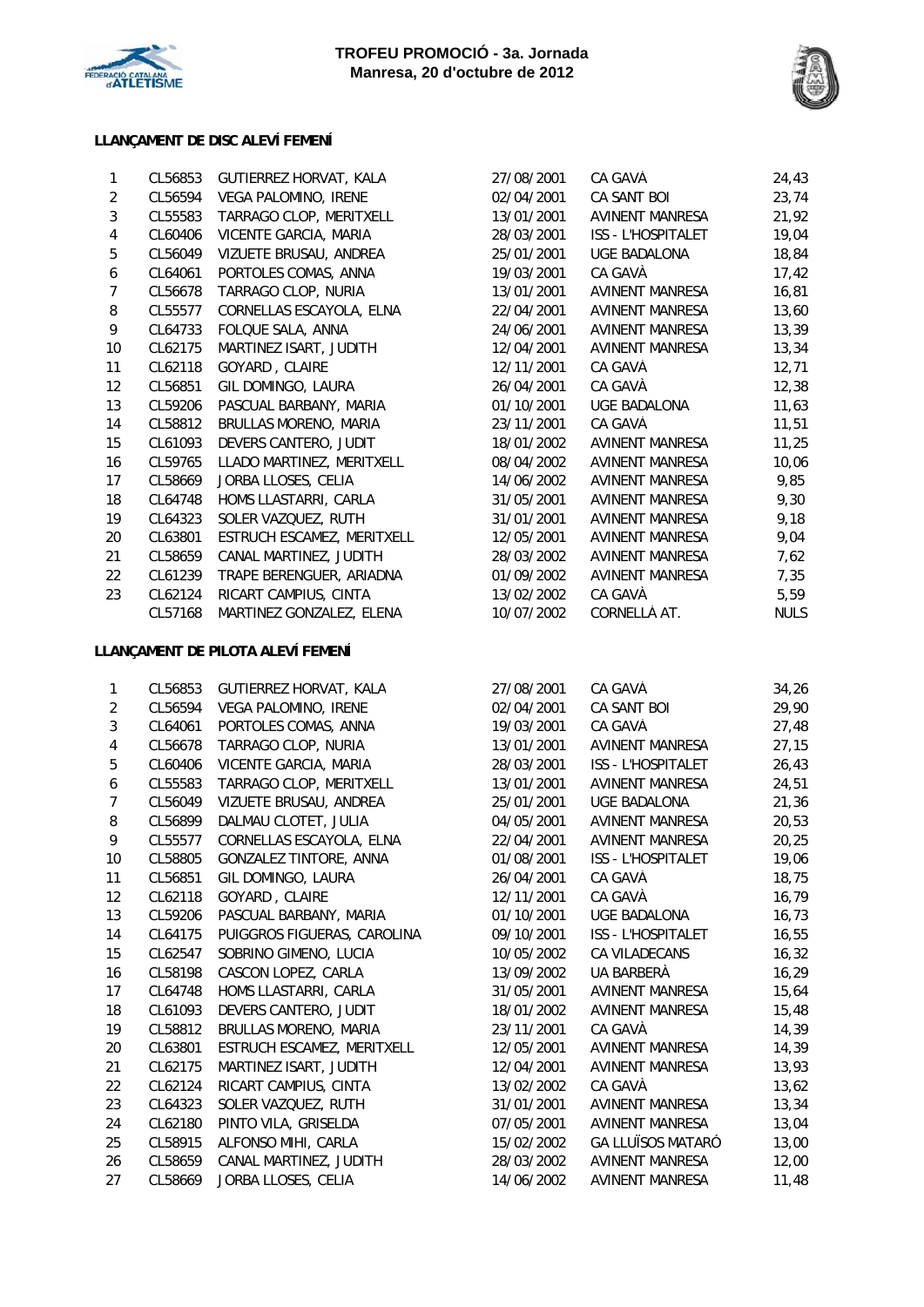



| 28 | CL64177 | TEIXIEIRA IZUZQUIZA, PATRICIA | 25/05/2001 | <b>ISS - L'HOSPITALET</b> | 10,61 |
|----|---------|-------------------------------|------------|---------------------------|-------|
| 29 | CL59797 | ALVAREZ MANRUBIA, CARLA       | 22/08/2001 | U COLOMENCA AT.           | 10,26 |
| 30 | CL59765 | LLADO MARTINEZ, MERITXELL     | 08/04/2002 | <b>AVINENT MANRESA</b>    | 9.88  |
| 31 | CL57643 | CALLARISA SEGURA, IO          | 24/10/2002 | <b>GA LLUÏSOS MATARÓ</b>  | 9.80  |
| 32 | CL57168 | MARTINEZ GONZALEZ, ELENA      | 10/07/2002 | CORNELLÀ AT.              | 9.21  |
| 33 | CL61239 | TRAPE BERENGUER, ARIADNA      | 01/09/2002 | <b>AVINENT MANRESA</b>    | 8,90  |
| 34 | CL63478 | SANCHEZ CAMACHO OLLER, MERCE  | 23/05/2002 | <b>GA LLUÏSOS MATARÓ</b>  | 8,68  |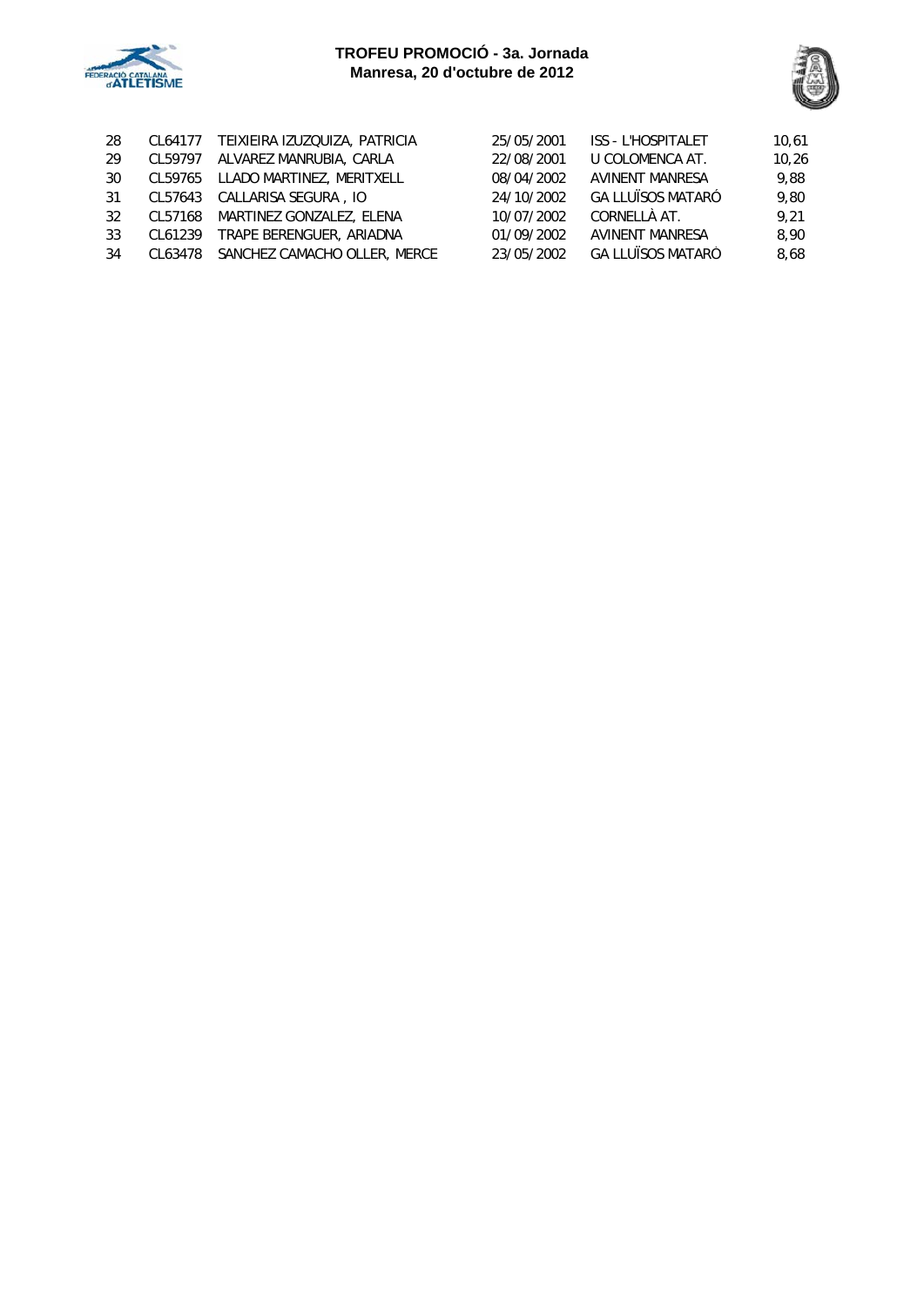



**60 METRES LLISOS BENJAMÍ MASCULÍ**

| 1a. Sèrie               |         |                                 |            |                          |             |
|-------------------------|---------|---------------------------------|------------|--------------------------|-------------|
| $\mathbf{1}$            | CL59857 | TAULATS BRAOS, DIDAC            | 24/09/2003 | CORNELLÀ AT.             | 9,6         |
| $\overline{2}$          | CL59850 | ALBERTI GARCIA, FELIU           | 02/01/2003 | CORNELLÀ AT.             | 9,8         |
| $\sqrt{3}$              | CL61233 | DIAZ BASULLAS, BIEL             | 20/08/2003 | <b>AVINENT MANRESA</b>   | 10,0        |
| $\overline{4}$          | CL63640 | HERRANZ PUIG, PAU               | 11/08/2004 | CORNELLÀ AT.             | 10,3        |
| $\mathbf 5$             | CL63619 | CANET VIDAL, MARTI              | 15/05/2003 | CORNELLÀ AT.             | 10,4        |
| $\boldsymbol{6}$        | CL62169 | FALCO CASAS, ARNAU              | 01/06/2004 | <b>AVINENT MANRESA</b>   | 11,2        |
| $\boldsymbol{7}$        | CL63648 | MARTIN HERNANDEZ, IKER          | 16/10/2004 | CORNELLÀ AT.             | 11,7        |
| 8                       | CL61911 | BATISTE RAMON, TARIKU           | 26/12/2004 | AA CATALUNYA             | 12,1        |
| 2a. Sèrie               |         |                                 |            |                          |             |
| $\mathbf{1}$            | CL62167 | DÍAZ BASULLAS, JAN              | 12/12/2004 | <b>AVINENT MANRESA</b>   | 9,7         |
| $\overline{c}$          | CL63417 | RODRIGUEZ SANCHEZ, GERARD       | 17/10/2004 | UA BARBERÀ               | 10,0        |
| $\sqrt{3}$              | CL62554 | DURAN MARTIN, ALEX              | 24/02/2004 | <b>CA PARETS</b>         | 10,5        |
| $\overline{\mathbf{4}}$ | CL64256 | SALAS RIERA, POL                | 21/09/2004 | <b>GA LLUÏSOS MATARÓ</b> | 10,9        |
| $\mathbf 5$             | CL64735 | LEDESMA BUSCART, BERNAT         | 01/06/2004 | <b>AVINENT MANRESA</b>   | 11,9        |
| $\boldsymbol{6}$        | CL63413 | VACA ALBARRAN, CRISTIAN         | 23/11/2004 | UA BARBERÀ               | 12,2        |
| $\overline{7}$          | CL64749 | MOMPO BARRIO, MIQUEL            | 21/02/2004 | <b>AVINENT MANRESA</b>   | 12,5        |
| 3a. Sèrie               |         |                                 |            |                          |             |
| $\mathbf{1}$            | CL63416 | VEGA PALACIO, FRANCISCO         | 01/09/2004 | UA BARBERÀ               | 9,5         |
| $\overline{2}$          | CL64335 | MAAROUFI, ZAID                  | 04/08/2003 | <b>AVINENT MANRESA</b>   | 9,8         |
| $\sqrt{3}$              | CL61900 | <b>GARCIA MAGRANS, SERGI</b>    | 14/03/2003 | <b>AVINENT MANRESA</b>   | 10,2        |
| $\overline{\mathbf{4}}$ | CL63426 | GUTIERREZ RAMALLO, POL          | 23/08/2004 | UA BARBERÀ               | 10,6        |
| $\mathbf 5$             | CL62117 | GOYARD, GUILHEM                 | 25/03/2004 | CA GAVÀ                  | 11,0        |
| $\boldsymbol{6}$        | CL64170 | <b>GONZALEZ TINTORE, XAVIER</b> | 09/09/2003 | ISS - L'HOSPITALET       | 11,4        |
|                         |         | SALT D'ALÇADA BENJAMÍ MASCULÍ   |            |                          |             |
| $\mathbf{1}$            |         | CL63416 VEGA PALACIO, FRANCISCO | 01/09/2004 | UA BARBERÀ               | 1,13        |
| $\overline{2}$          | CL61233 | DIAZ BASULLAS, BIEL             | 20/08/2003 | <b>AVINENT MANRESA</b>   | 1,10        |
| $\sqrt{3}$              | CL60072 | ROVIRA COMAS, POL               | 19/02/2003 | CA VIC                   | 1,05        |
| $\overline{\mathbf{4}}$ | CL62554 | DURAN MARTIN, ALEX              | 24/02/2004 | CA PARETS                | 1,00        |
| $\overline{4}$          | CL64335 | MAAROUFI, ZAID                  | 04/08/2003 | <b>AVINENT MANRESA</b>   | 1,00        |
| $\boldsymbol{6}$        | CL61900 | GARCIA MAGRANS, SERGI           | 14/03/2003 | <b>AVINENT MANRESA</b>   | 1,00        |
| $\boldsymbol{7}$        | CL59850 | ALBERTI GARCIA, FELIU           | 02/01/2003 | CORNELLÀ AT.             | 0,95        |
| $\boldsymbol{7}$        | CL59857 | TAULATS BRAOS, DIDAC            | 24/09/2003 | CORNELLÀ AT.             | 0,95        |
| 9                       | CL63640 | HERRANZ PUIG, PAU               | 11/08/2004 | CORNELLÀ AT.             | 0,95        |
| 10                      | CL63619 | CANET VIDAL, MARTI              | 15/05/2003 | CORNELLÀ AT.             | 0,90        |
| 11                      | CL62167 | DÍAZ BASULLAS, JAN              | 12/12/2004 | <b>AVINENT MANRESA</b>   | 0,90        |
| 11                      | CL63417 | RODRIGUEZ SANCHEZ, GERARD       | 17/10/2004 | UA BARBERÀ               | 0,90        |
| 13                      | CL61911 | <b>BATISTE RAMON, TARIKU</b>    | 26/12/2004 | AA CATALUNYA             | 0,85        |
| 13                      | CL62169 | FALCO CASAS, ARNAU              | 01/06/2004 | <b>AVINENT MANRESA</b>   | 0,85        |
| 15                      | CL64170 | GONZALEZ TINTORE, XAVIER        | 09/09/2003 | ISS - L'HOSPITALET       | 0,85        |
| 16                      | CL63648 | MARTIN HERNANDEZ, IKER          | 16/10/2004 | CORNELLÀ AT.             | 0,80        |
| 16                      | CL64256 | SALAS RIERA, POL                | 21/09/2004 | <b>GA LLUÏSOS MATARÓ</b> | 0,80        |
| 18                      | CL63413 | VACA ALBARRAN, CRISTIAN         | 23/11/2004 | UA BARBERÀ               | 0,80        |
| 19                      | CL63426 | GUTIERREZ RAMALLO, POL          | 23/08/2004 | UA BARBERÀ               | 0,75        |
| 19                      | CL64749 | MOMPO BARRIO, MIQUEL            | 21/02/2004 | <b>AVINENT MANRESA</b>   | 0,75        |
| 19                      | CL64735 | LEDESMA BUSCART, BERNAT         | 01/06/2004 | <b>AVINENT MANRESA</b>   | 0,75        |
|                         | CL62117 | GOYARD, GUILHEM                 | 25/03/2004 | CA GAVÀ                  | <b>NULS</b> |
|                         |         |                                 |            |                          |             |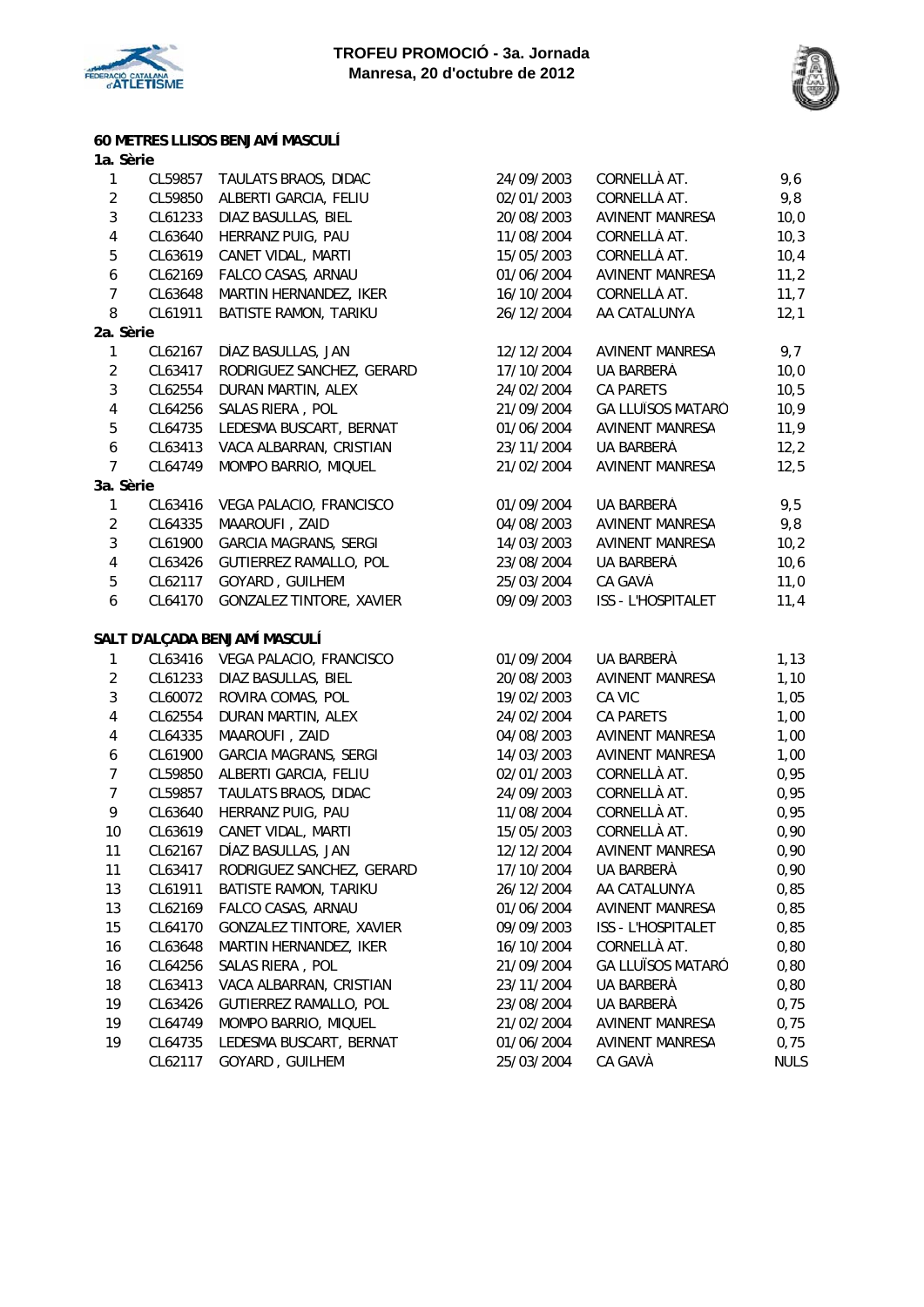



|                         |         | 60 METRES LLISOS BENJAMÍ FEMENÍ |            |                        |      |
|-------------------------|---------|---------------------------------|------------|------------------------|------|
| 1a. Sèrie               |         |                                 |            |                        |      |
| $\mathbf{1}$            | CL60023 | GARRIDO RUBIO, ESTELA           | 17/03/2003 | UA BARBERÀ             | 9,5  |
| $\overline{2}$          | CL59899 | MARTINEZ FERNANDEZ, ONA         | 14/04/2003 | CA SANT JUST           | 9,7  |
| $\mathbf{3}$            | CL62119 | GUTIERREZ CASADO, NOA           | 23/01/2003 | CA GAVÀ                | 10,0 |
| $\overline{\mathbf{4}}$ | CL61577 | ROYO RUIZ, ESTELA               | 05/01/2003 | CA GAVÀ                | 10,3 |
| 5                       | CL61171 | TUÑON NOVENSA, ANNA             | 02/04/2004 | CORNELLÀ AT.           | 10,6 |
| 6                       | CL61160 | PIQUE MORENO, LAIA              | 07/08/2004 | CORNELLÀ AT.           | 11,4 |
| 2a. Sèrie               |         |                                 |            |                        |      |
| $\mathbf{1}$            |         | CL60032 POU CALDERON, LAURA     | 21/04/2003 | UA BARBERÀ             | 9,7  |
| $\overline{2}$          | CL62191 | TEIXIDOR CASTELLANO, CELIA      | 06/04/2003 | <b>AVINENT MANRESA</b> | 10,0 |
| 3                       | CL63633 | FORCADA EDO, ARIADNA            | 11/06/2004 | CORNELLÀ AT.           | 10,4 |
| $\overline{4}$          | CL64736 | MARTINEZ FINESTRES, JUDITH      | 21/11/2003 | <b>AVINENT MANRESA</b> | 10,5 |
| 5                       | CL61161 | ARRIBAS MANCHEÑO, SARA          | 07/02/2004 | CORNELLÀ AT.           | 10,9 |
| 3a. Sèrie               |         |                                 |            |                        |      |
| 1                       | CL62187 | RIUS PEDRA, ELIA                | 03/01/2003 | AVINENT MANRESA        | 9,6  |
| $\overline{2}$          | CL62168 | ESLAVA GIL, BERTA               | 30/05/2004 | <b>AVINENT MANRESA</b> | 10,2 |
| 3                       | CL64755 | CASTILLA ROMEU, CELIA           | 11/02/2004 | <b>AVINENT MANRESA</b> | 10,4 |
| 4                       | CL60019 | CRUEL PONS, ARIADNA             | 03/10/2003 | UA BARBERÀ             | 11,0 |
| 5                       | CL64743 | SELLARES ALTIMIRIA, NURIA       | 06/01/2003 | <b>AVINENT MANRESA</b> | 11,1 |
| 6                       | CL62165 | CASAS CAUBA, MARINA             | 22/01/2004 | <b>AVINENT MANRESA</b> | 11,4 |
| $\overline{7}$          | CL63421 | ALBIAC VILAS, LAURA             | 09/07/2004 | UA BARBERÀ             | 11,9 |
|                         |         |                                 |            |                        |      |
| 4a. Sèrie               |         | CL64339 TRISTANY NOGUES, RUT    |            |                        |      |
| 1                       |         |                                 | 11/05/2004 | <b>AVINENT MANRESA</b> | 10,1 |
| $\overline{2}$          | CL62162 | BALLARIN RUBINART, NURIA        | 07/03/2004 | AVINENT MANRESA        | 10,4 |
| 3                       | CL64333 | GALAN RODOREDA, CLAUDIA         | 30/04/2004 | AVINENT MANRESA        | 10,6 |
| $\overline{\mathbf{4}}$ | CL62193 | TRAPE BERENGUER, AINA           | 23/02/2004 | <b>AVINENT MANRESA</b> | 10,8 |
| 5                       | CL63971 | SOLER VAZQUEZ, CARLOTA          | 11/02/2003 | <b>AVINENT MANRESA</b> | 10,9 |
| 6                       |         | CL62192 TORRES RIBAS, EMMA      | 17/07/2004 | <b>AVINENT MANRESA</b> | 11,0 |
| $\overline{7}$          | CL63883 | GONZALEZ PERELLO, LAURA         | 30/11/2004 | UA BARBERÀ             | 11,1 |
| 8                       | CL63410 | MARTINEZ RAMOS, ALBA            | 20/06/2004 | UA BARBERÀ             | 12,9 |
|                         |         | SALT D'ALÇADA BENJAMÍ FEMENÍ    |            |                        |      |
| 1                       | CL62187 | RIUS PEDRA, ELIA                | 03/01/2003 | <b>AVINENT MANRESA</b> | 1,20 |
| $\overline{2}$          | CL61577 | ROYO RUIZ, ESTELA               | 05/01/2003 | CA GAVÀ                | 1,15 |
| 3                       | CL60023 | GARRIDO RUBIO, ESTELA           | 17/03/2003 | UA BARBERÀ             | 1,12 |
| $\overline{\mathbf{4}}$ | CL60032 | POU CALDERON, LAURA             | 21/04/2003 | UA BARBERÀ             | 1,09 |
| 4                       | CL59899 | MARTINEZ FERNANDEZ, ONA         | 14/04/2003 | CA SANT JUST           | 1,09 |
| 6                       | CL62119 | GUTIERREZ CASADO, NOA           | 23/01/2003 | CA GAVÀ                | 1,06 |
| 7                       | CL62191 | TEIXIDOR CASTELLANO, CELIA      | 06/04/2003 | <b>AVINENT MANRESA</b> | 1,00 |
| 8                       | CL60019 | CRUEL PONS, ARIADNA             | 03/10/2003 | UA BARBERÀ             | 1,00 |
| 9                       | CL61160 | PIQUE MORENO, LAIA              | 07/08/2004 | CORNELLÀ AT.           | 0,95 |
| 10                      | CL61161 | ARRIBAS MANCHEÑO, SARA          | 07/02/2004 | CORNELLÀ AT.           | 0,95 |
| 12                      | CL64339 | TRISTANY NOGUES, RUT            | 11/05/2004 | <b>AVINENT MANRESA</b> | 0,95 |
| 13                      | CL62165 | CASAS CAUBA, MARINA             | 22/01/2004 | AVINENT MANRESA        | 0,95 |
| 14                      | CL64755 | CASTILLA ROMEU, CELIA           | 11/02/2004 | AVINENT MANRESA        | 0,90 |
| 15                      |         |                                 |            |                        |      |
|                         | CL63971 | SOLER VAZQUEZ, CARLOTA          | 11/02/2003 | AVINENT MANRESA        | 0,90 |
| 16                      | CL62192 | TORRES RIBAS, EMMA              | 17/07/2004 | <b>AVINENT MANRESA</b> | 0,90 |
| 17                      | CL61171 | TUÑON NOVENSA, ANNA             | 02/04/2004 | CORNELLÀ AT.           | 0,85 |
| 17                      | CL64736 | MARTINEZ FINESTRES, JUDITH      | 21/11/2003 | AVINENT MANRESA        | 0,85 |
| 19                      | CL63633 | FORCADA EDO, ARIADNA            | 11/06/2004 | CORNELLÀ AT.           | 0,85 |
| 19                      | CL64333 | GALAN RODOREDA, CLAUDIA         | 30/04/2004 | AVINENT MANRESA        | 0,85 |
| 21                      | CL62193 | TRAPE BERENGUER, AINA           | 23/02/2004 | AVINENT MANRESA        | 0,80 |
| 22                      | CL62168 | ESLAVA GIL, BERTA               | 30/05/2004 | AVINENT MANRESA        | 0,80 |
| 22                      | CL64743 | SELLARES ALTIMIRIA, NURIA       | 06/01/2003 | AVINENT MANRESA        | 0,80 |
| 24                      | CL63883 | GONZALEZ PERELLO, LAURA         | 30/11/2004 | UA BARBERÀ             | 0,75 |
| 26                      | CL62162 | BALLARIN RUBINART, NURIA        | 07/03/2004 | <b>AVINENT MANRESA</b> | 0,75 |
| 26                      | CL63421 | ALBIAC VILAS, LAURA             | 09/07/2004 | UA BARBERÀ             | 0,75 |
|                         | CL63410 | MARTINEZ RAMOS, ALBA            | 20/06/2004 | UA BARBERÀ             |      |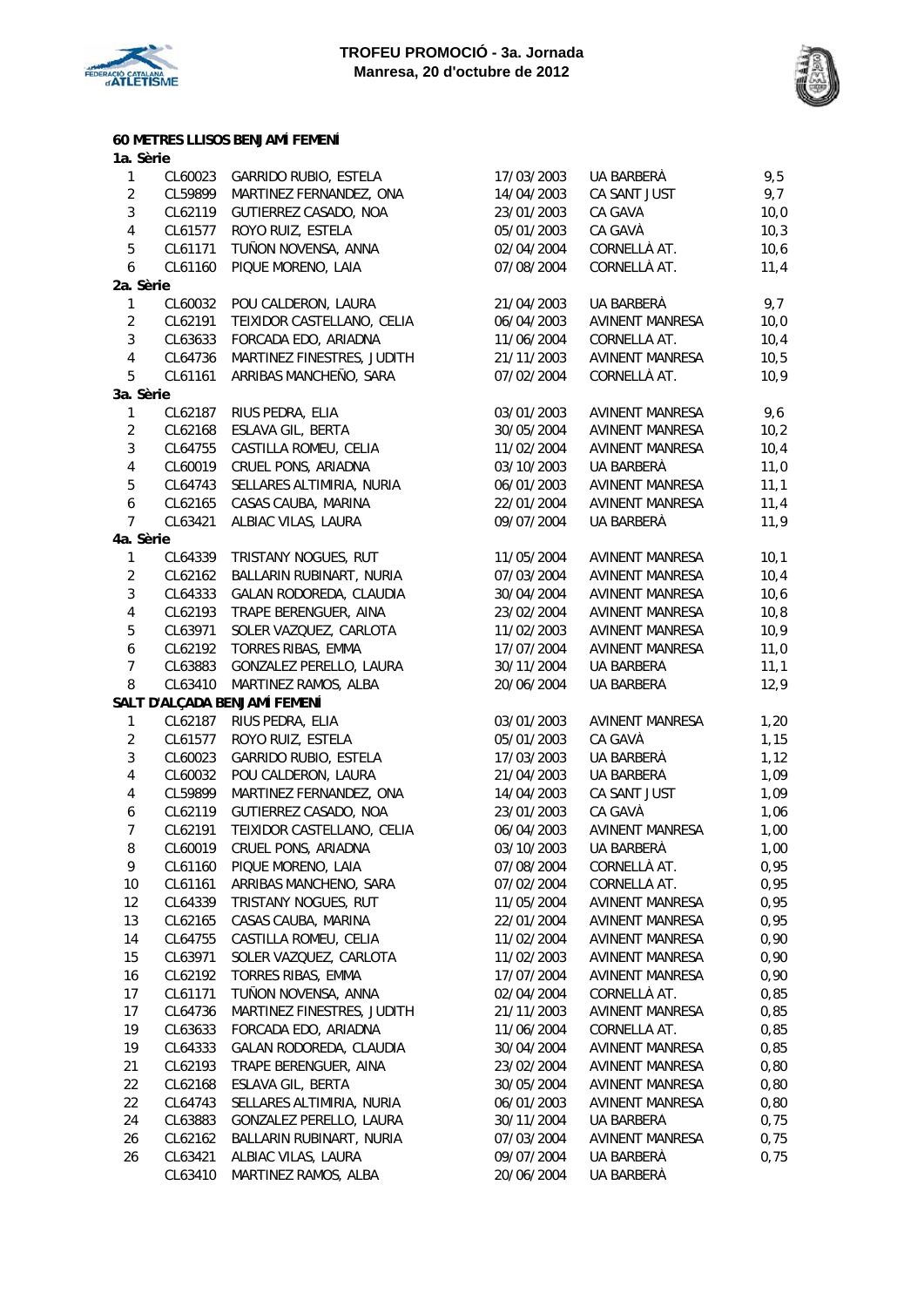# **CLASSIFICACIÓ 4A. JORNADA**

|                | <b>CLUB</b>               | <b>BF</b>    | <b>BM</b>      | AF           | AM             | IF             | IM           | CF             | <b>CM</b>      | Total        |
|----------------|---------------------------|--------------|----------------|--------------|----------------|----------------|--------------|----------------|----------------|--------------|
| 1              | <b>AVINENT MANRESA</b>    | 13           | 9              | 25           | 8              | 17             | 20           | 22             | $\overline{7}$ | 121          |
| $\overline{2}$ | CORNELLÀ AT.              | 3            | 8              | $\mathbf{1}$ | 4              | 21             | 24,5         | 18             | 4              | 83,5         |
| 3              | <b>CA GAVÀ</b>            | 6            |                | 17           | $\overline{7}$ | 8              | 10           | 3              | 19             | 70           |
| 4              | <b>UA BARBERÀ</b>         | 10           | 13             |              |                | 9              | 11           | 4              | $\overline{7}$ | 54           |
| 5              | <b>GA LLUÏSOS MATARÓ</b>  |              |                |              | 4              | 4              | 6            | 15             | 5              | 34           |
| 6              | <b>UA TERRASSA</b>        |              |                |              | $\overline{2}$ | 5              | 16           | 4              | 5              | 32           |
| $\overline{7}$ | <b>ISS - L'HOSPITALET</b> |              |                | 5            | $\overline{2}$ | 8              | $\mathbf{1}$ | 6              | $\overline{7}$ | 29           |
| 8              | <b>CA VIC</b>             |              | $\overline{2}$ |              |                | 3              | 7,5          | 6              |                | 18, 5        |
| 9              | <b>CA SANT BOI</b>        |              |                | 6            |                | 12             |              |                |                | 18           |
|                | 10 CA IGUALADA            |              |                |              |                | $\mathbf{1}$   | $\mathbf{1}$ | 6              | 6              | 14           |
|                | <b>U COLOMENCA AT.</b>    |              |                | 3            |                | $\overline{2}$ | 4            | $\overline{2}$ | 3              | 14           |
|                | 12 CA CALELLA             |              |                |              |                |                | 5            | $\overline{2}$ | 6              | 13           |
|                | <b>CA LAIETANIA</b>       |              |                |              |                | 10             | $\mathbf{3}$ |                |                | 13           |
|                | 14 CA SANT JUST           | $\mathbf{3}$ |                |              |                | $\mathbf{1}$   | 5            |                |                | 9            |
|                | <b>FC BARCELONA</b>       |              |                | 3            | 6              |                |              |                |                | 9            |
|                | 16 AA CATALUNYA           |              |                |              |                |                |              | 3              | $\mathbf{3}$   | 6            |
|                | 17 CA MALGRAT             |              |                |              |                |                | 5            |                |                | 5            |
|                | <b>CA MONTORNÈS</b>       |              |                |              |                | 5              |              |                |                | 5            |
|                | <b>CA TORREDEMBARRA</b>   |              |                |              |                |                | 5            |                |                | 5            |
|                | 20 AE MOLINS              |              |                |              |                |                |              |                | 3              | 3            |
|                | <b>UGE BADALONA</b>       |              |                | 3            |                |                |              |                |                | 3            |
|                | 22 CA PARETS              |              | 2              |              |                |                |              |                |                | 2            |
|                | 23 CA OLESA               |              |                |              |                |                |              |                | $\mathbf{1}$   | $\mathbf{1}$ |
|                | <b>CA VILADECANS</b>      |              |                |              |                |                |              | $\mathbf{1}$   |                | $\mathbf{1}$ |